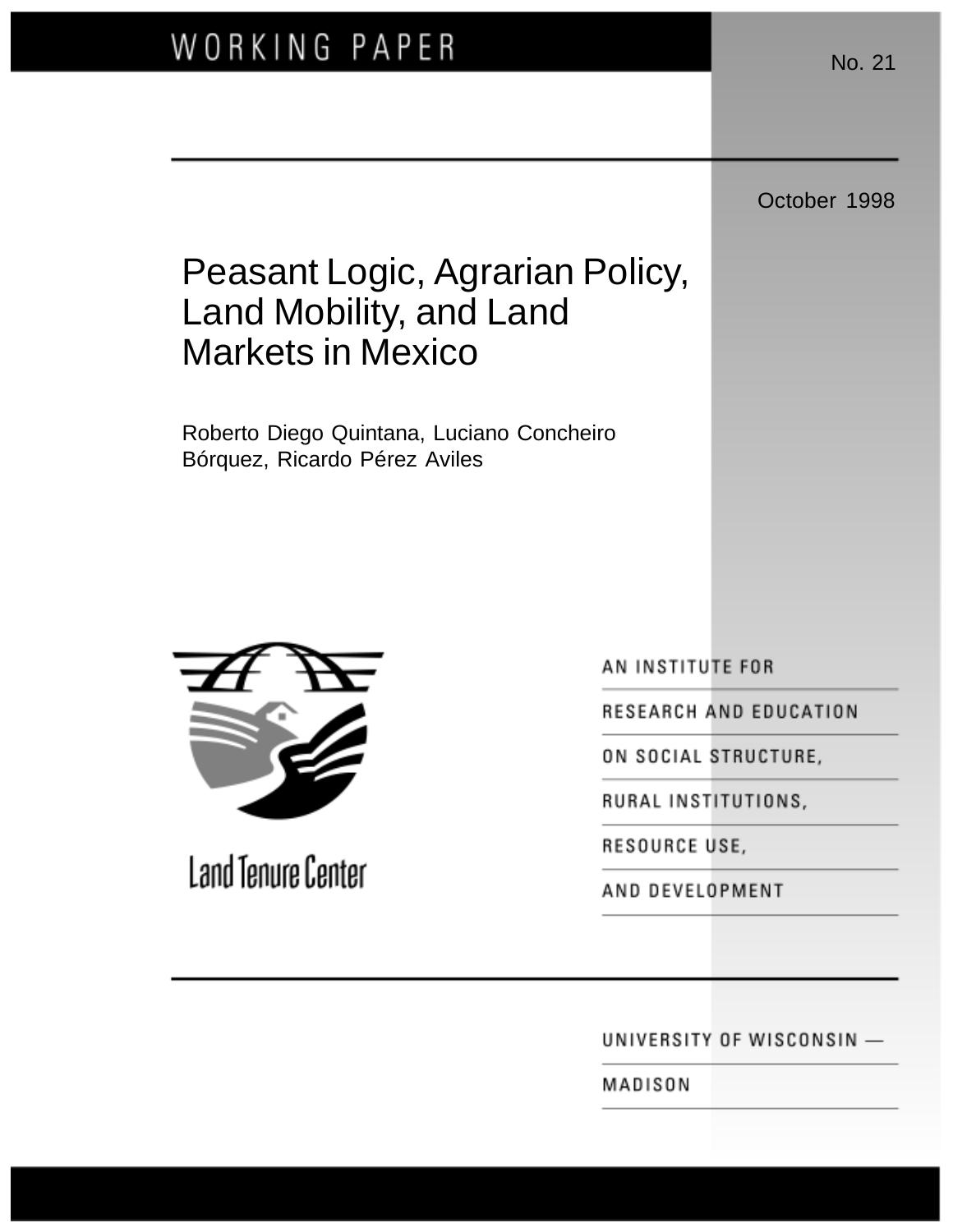# **PEASANT LOGIC, AGRARIAN POLICY, LAND MOBILITY, AND LAND MARKETS IN MEXICO**

by

Roberto Diego Quintana Luciano Concheiro Bórquez Ricardo Pérez Aviles

**WORKING PAPER, NO. 21**

**NORTH AMERICA SERIES**

**Land Tenure Center University of Wisconsin–Madison**

**October 1998**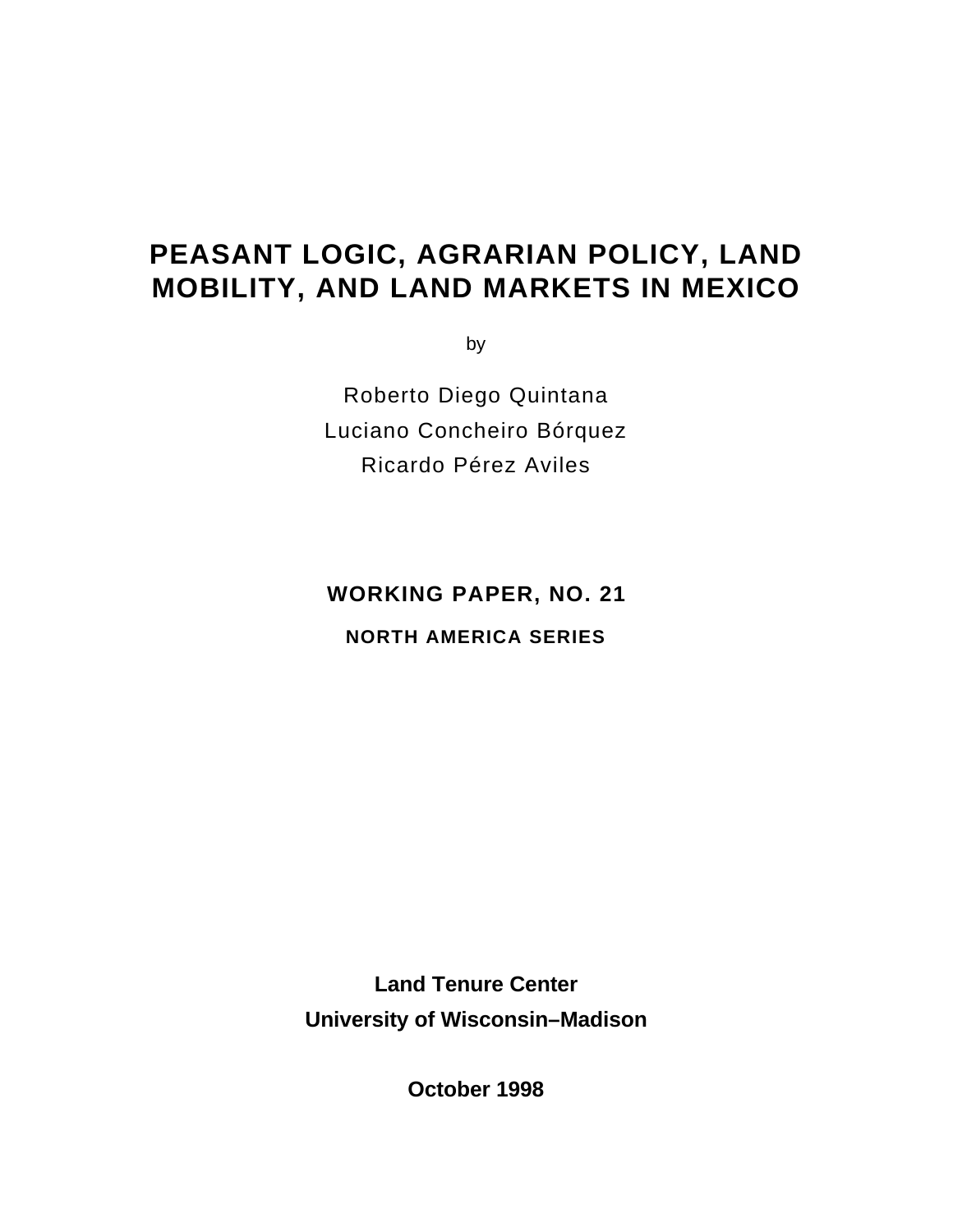Prepared for the North American Program of the Land Tenure Center of the University of Wisconsin–Madison. This publication was partially supported by the College of Agricultural and Life Sciences, University of Wisconsin-Madison, and by grants from the Ford Foundation, the Otto Bremer Foundation, and the W. K. Kellogg Foundation.

All views, interpretations, recommendations, and conclusions expressed in this paper are those of the authors and not necessarily those of the supporting or cooperating institutions.

> Copyright © 1998 by Roberto Diego Quintana, Luciano Concheiro Bórquez, and Ricardo Pérez Aviles. All rights reserved.

Readers may make verbatim copies of this document for noncommercial purposes by any means, provided that this copyright notice appears on all such copies.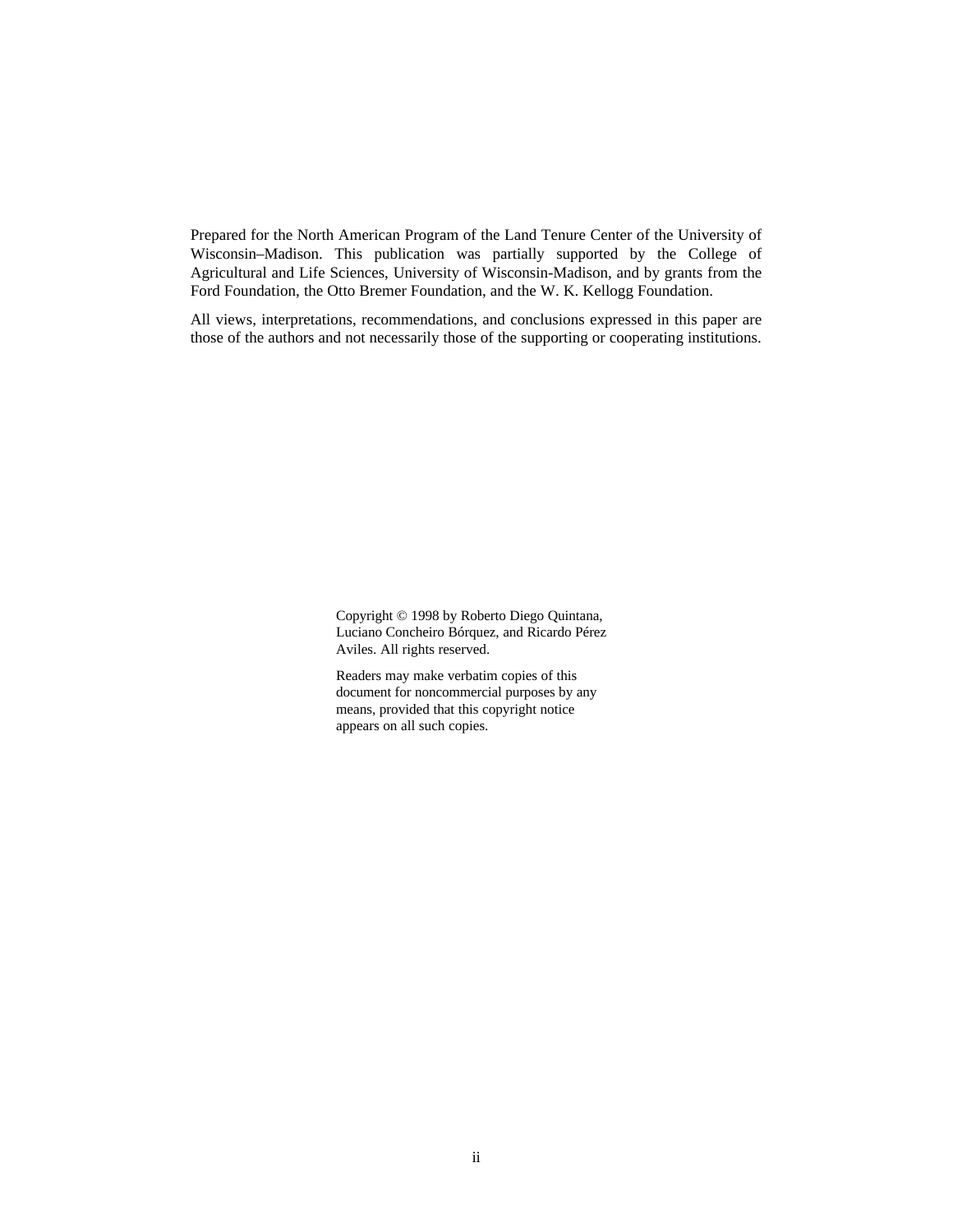# **Table of Contents**

|                                                                            | Page   |
|----------------------------------------------------------------------------|--------|
| <b>Summary</b>                                                             | iv     |
| I. Introduction                                                            | 1      |
| II. Alternative land reforms assisted by the market                        | 3      |
| III. Rationality and subjectivity in peasant land markets                  | 5      |
| A. Land and power relations                                                | 5      |
| B. Cyclic time and peasant logic                                           | 6      |
| C. Land and the collective imagination                                     | 6      |
| D. National law and judicial folklore                                      | 6      |
| E. Land and territory                                                      | $\tau$ |
| IV. Peasant land mobility and land markets in mexico                       | 8      |
| A. Logic and reasons for land inheritance                                  | 8      |
| B. Private and social peasant land markets                                 | 10     |
| C. Price determinants of land                                              | 11     |
| D. Land rent and share cropping: the <i>medieria</i> and the <i>tercio</i> | 12     |
| E. Conclusion                                                              | 13     |
| <b>References</b>                                                          | 17     |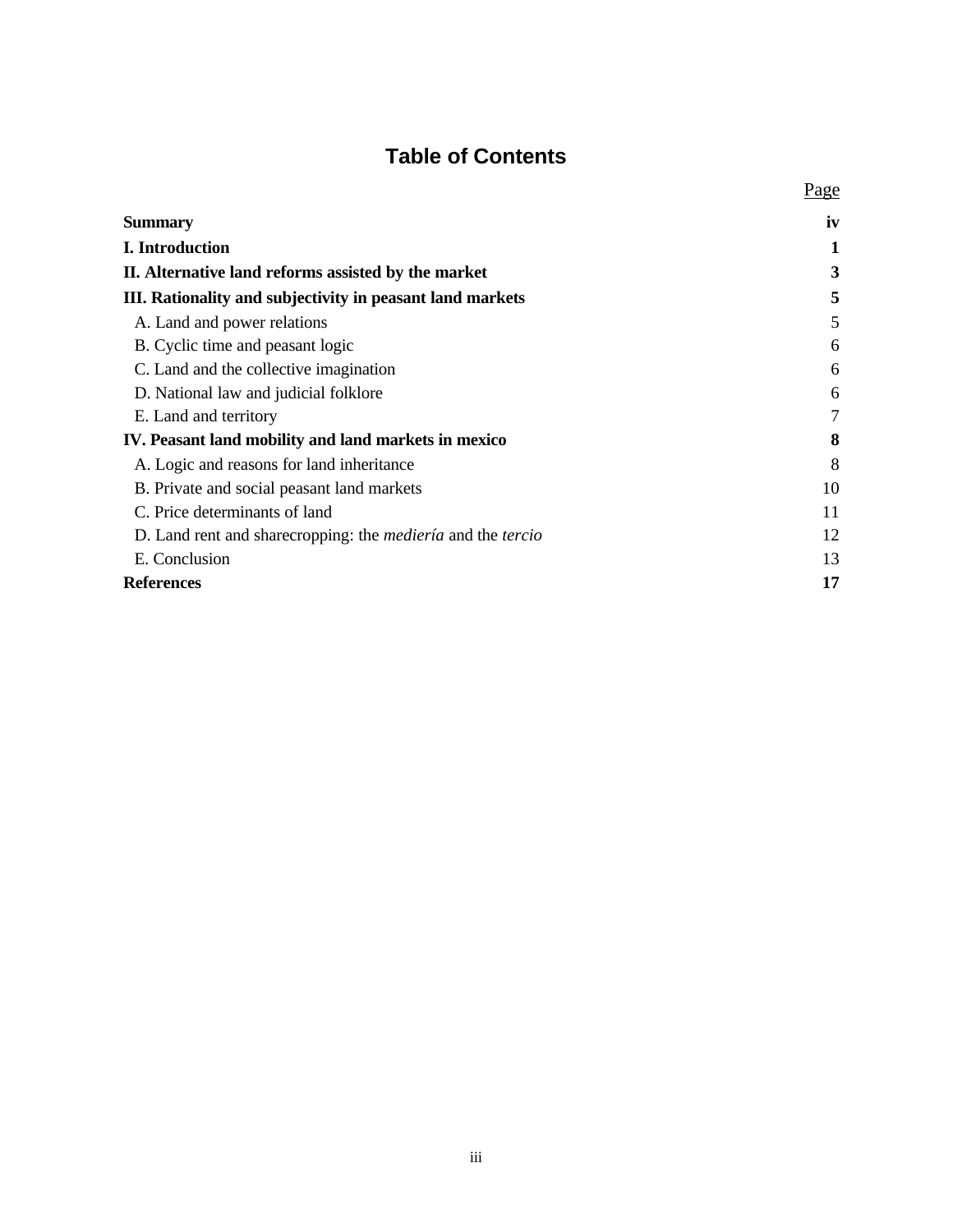#### **SUMMARY**

Mexican rural reform has questioned the role of the peasantry and private national producers in agriculture. The reform followed a neoliberal paradigm for incorporating the nation into the global village. As part of a government strategy, land reform in Mexico aims to change entrepreneurial and land tenure patterns in rural areas into an individual, private, large-scale, and capitalist productive structure, and the land market is vital in allowing the land transfers needed to change the land tenure pattern.

There are alternative land reforms that favor a smallholding structure. Many academics, peasant and indigenous organizations, and even government officials, now favor structural changes that are related to the factors of production in rural Mexico and to the historical construction of the nation. The land market should have a vital role in agrarian reform that favors the peasantry and indigenous people. There is a need to understand the peasants and indigenous people's logic, rationality and subjective construction of land, for land is the foundation of their survival strategies. Land implies building local and regional power relationships; it means territory and space needed to exert autonomy. The land market, therefore, can answer to values that have deep cultural roots.

The modernization of rural Mexico could be more inclusive; it could consider peasants and indigenous people as main actors in the rural scenario. The land reform strategy could be designed from the bottom to the top and consider the diversity of the rural communities. The land market has a role in land reform in order to allow the mobility and transference of land according to the uses and customs of the peasants and indigenous people.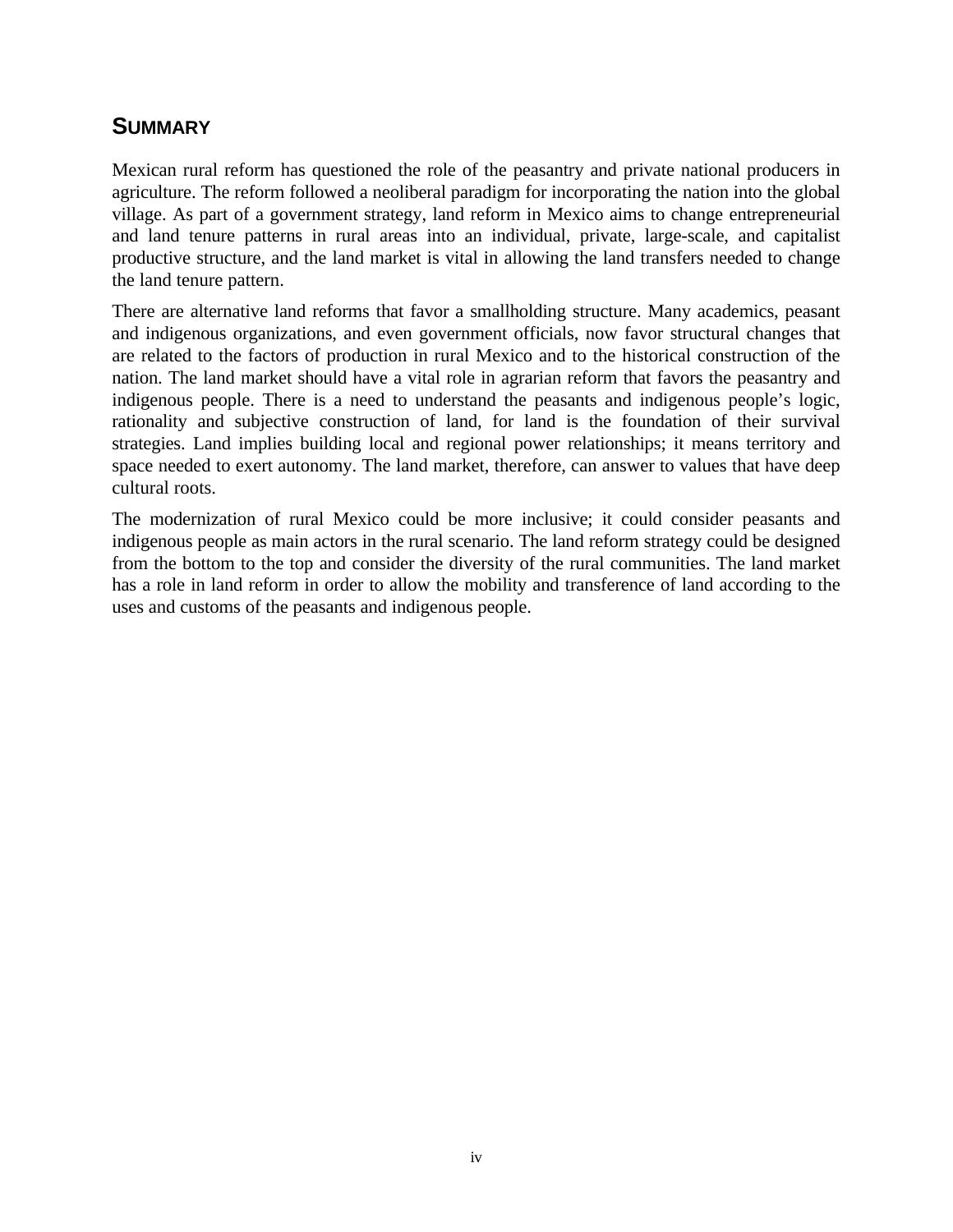# **PEASANT LOGIC, AGRARIAN POLICY, LAND MOBILITY, AND LAND MARKETS IN MEXICO**

by

#### Roberto Diego Quintana, Luciano Concheiro Bórquez, Ricardo  $Pérez$  Aviles<sup>1</sup>

#### **I. INTRODUCTION**

Land and the agrarian question have been fundamental issues in Mexican history. Throughout the 19th and 20th centuries, peasants and indigenous people have fought to have access to land and to regain control over their territories (Tunino 1990; Reyna 1980). Due mainly to land dispossession stemming from the liberal agrarian policies of the 19th century, the peasantry fought in the Revolution of 1910-17 in order to regain access to land. For over 70 years, agrarian reform has been a major political issue in Mexico. Land redistribution involved about 100 million hectares, slightly more than 50 percent of the national territory.<sup>2</sup> This land was distributed to nearly 3 million peasants, ejidatarios and comuneros, organized into 26,796 ejidos and 2,366 agrarian communities (Sector Agrario 1997). The agrarian process was generally carried out by the state, as part of the political bargaining with the peasantry and their organizations, in order to co-opt them and to keep the official political party in power. According to John Tunino (1990, p.22), "[T]he peasantry have fought for land and liberty, but they got land and the state instead."

1982 represented a turning point in Mexican politics. The financial crisis due to the fall in gas prizes and the excessive foreign debt forced the government to subordinate the national political economy to the designs of the World Bank and the International Monetary Fund. The new paradigm was called neoliberalism, which, in essence, calls for reducing the direct involvement of the state in the economy and the enforcement of a free market system as a better way to regulate socioeconomic behavior. According to this belief, land in Mexico, regardless of its type of tenure, should be ruled by supply and demand and be open to any potential national or foreign investor. Government intervention should be kept to a minimum.

The Mexican government has taken actions to build a scenario like the one mentioned above. In 1992, it drastically changed the Mexican Constitution (Salinas 1992), and Article 27 on agrarian and territorial issues was modified substantially. Among the main changes were:

<u>.</u>

<sup>1</sup>Roberto Diego Quintana is a professor in the Department of Economic Production and the Master in Rural Development; he is the head of the Rural Development Area of the Ph.D. Program on Social Sciences at Universidad Autónoma Metropolitana-Xochimilco, Mexico. Luciano Concheiro Bórquez is a professor of the Department of Economic Production and the Master in Rural Development; he is the head of the Research Area on Agrarian Economics, Rural Development and Peasantry at Universidad Autónoma Metropolitana-Xochimilco, Mexico. Ricardo Pérez Aviles is a professor of the Sciences Institute at the Universidad Autónoma de Puebla, Mexico.

 $2$ The private sector has just 64 million hectares.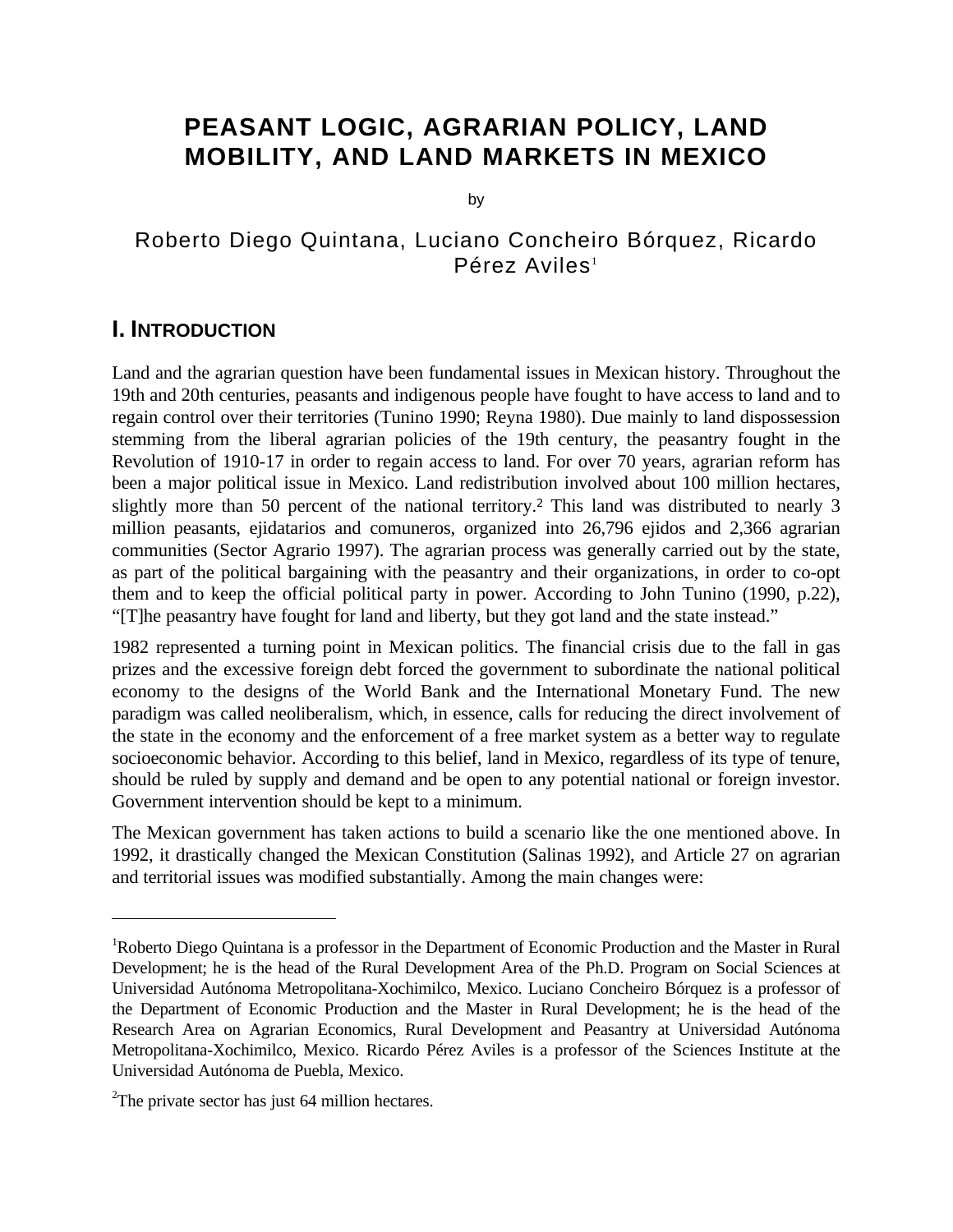- the end of land redistribution via agrarian reform, and the elimination of the rural communities' right to demand access to land. Both issues represented a unilateral resignation of the Mexican state to the social contract established as a result of the Mexican Revolution. They also implied the disappearance of one of the main factors used by the state to co-opt rural social movements and to obtain political votes in favor of the official party the *Partido Revolucionario Institucional* (PRI). From now on, whoever wanted a piece of land would have to buy it on the open market;
- corporate institutions, which were previously prohibited to own land in order to curb land concentration, could now own up to 25 times more land than any individual producer;
- the ejidatarios agrarian rights, previously given on a family basis, were now individualized;
- ejidatarios could privatize their land.

<u>.</u>

These changes give an approximate idea of the rural scenario that was pursued (see Levy and van Wijnbergen 1991; Téllez 1993). Inefficiencies in the agricultural sector were blamed on the peasantry, ejidos, the collective usufruct, and the minifundio<sup>3</sup> (see Morett 1991; Cebreros 1990). The new agrarian strategy implied a radical change in the entrepreneurial and land tenure patterns, where the idea is to "modernize" the agricultural sector at the pace set up by NAFTA in order to become part of the global village according to principles of comparative advantage (see Salcedo 1992).

In this "modernized" rural Mexico, the government seemed to see no room for the peasantry, except as cheap laborers, and there seemed no room for "inefficient" commercial private producers either. If these rural actors wanted to survive, they had to be competitive within the international market (Téllez 1994). Recent government visions of rural Mexico tend to be more inclusive, especially after direct foreign investment—the preconceived driving force of modernization in agriculture—has not flowed into the country as expected.

The need to reactivate agricultural production requires recalling the "non profitable" agricultural producers into the scenario. The impact of the neoliberal political economy in the countryside has become a main concern for Mexican society, the uprising of the *Ejército Zapatista de Liberación Nacional* (EZLN) in 1994 being the most notable example of the resulting social pressure (see Diego 1997).

Although there is no consensus about rural policy among the different *camarillas<sup>4</sup>* of decisionmakers in the Mexican government, an important number favor reinforcing peasant agriculture, arguing that peasant land markets should play a vital role in the improvement of the land tenure

<sup>&</sup>lt;sup>3</sup>The literal translation of minifundio would be smallholding. However, if translated, the Mexican political and economic connotation of the term would be lost.

<sup>4</sup>The camarilla is an extended informal closed political group loyal to a particular high Mexican politician (see Camp Roderic 1970).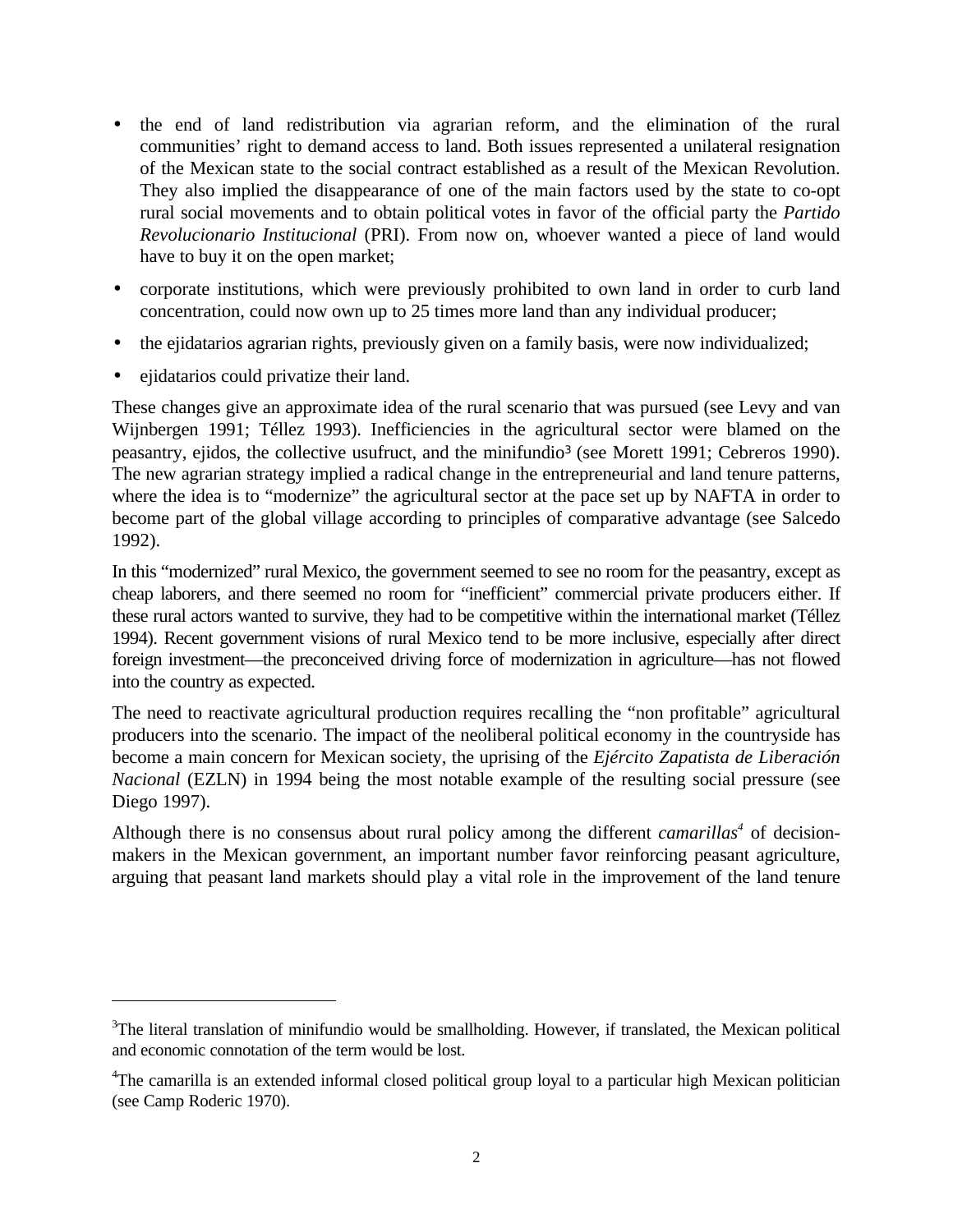pattern in peasant and indigenous communities.<sup>5</sup> Any agrarian policy of land redistribution through the market must better understand the logic and functioning of peasant land markets.

#### **II. ALTERNATIVE LAND REFORMS ASSISTED BY THE MARKET**

Agrarian reform and land redistribution in less economically developed countries (LEDCs) has been fundamentally a product of peasant agrarian social movements, and subsequently a vital issue in the economic development strategy imposed by the Alliance for Progress and by the World Bank in the 1960s and 1970s (IBDR 1975). In countries such as Mexico and Bolivia, initial stages of land redistribution were in peasant hands; however, sooner or later the state apparatus got control of the process with different aims in mind: to legitimize itself in power, to obtain the political backing of the rural population, and in most cases to undermine the redistribution of land and to favor the interests of *hacendados* and rural elites (see Thiesenhusen 1989; Dorner 1992; Chonchol 1994). For critics of the agrarian reform strategy:

Programs of agrarian reform carried out in Latin America, whose main objective was to provide land to the peasantry in order to solve problems of equity and productive efficiency and to modernize agriculture, have not succeeded in fulfilling their goals. Reasons are diverse, among them it is worth mentioning that programs for the provision of inputs and services for agriculture were channeled more towards the commercial sector of agriculture than to the beneficiaries of land reform and that the slow pace and the bureaucratic processes of land redistribution hindered to a great extent the success of the implementation of agrarian reform programs. . . . [I]t is important to stress that the lack of political will to implement the agrarian reform was related to the strong political power of the proprietary classes, that normally seek possibilities of direct and/or indirect benefits intrinsic to the property of land. (Reydon and Ramos 1996, pp. 22-23)

Due to the deficiencies mentioned about the agrarian reform carried out by "interventionist" states, the supranational organizations have made alternative proposals in order to restructure land tenure patterns through the open market. The agrarian reform assisted by the market has resulted in opposite strategies. Both are already being implemented in different countries. In Mexico, Peru, and Chile it is expected (1) to incorporate all land within a unique market, (2) to change the pattern of the entrepreneurial structure in favor of better market responsive actors, (3) to eliminate the corporate and collective usufruct of land, as is the case with the ejido, in favor of individual private property, (4) to eliminate the *minifundio*, in favor of big, capital intensive commercial enterprises, and (5) to open up the land market to international private investment. According to this strategy, most peasants should end up transferring their land to private entrepreneurs in tune with the neoliberal paradigm (for the Mexican strategy see Téllez 1994; for Peru see Mejía 1990; for Chile see Jarvis 1989). The only hope for the peasantry, according to this logic, is to be "refunctionalised" as rural laborers. Paradoxically, it is said that they will eventually increase their income and their quality of life after losing their land and after assuming a

<u>.</u>

<sup>&</sup>lt;sup>5</sup>In Mexico the social land tenure system is composed of the Ejido: a land based organization product of the land redistribution of the agrarian reform and the comunidades agrarias product of the government's recognition of indigenous people ancestral rights.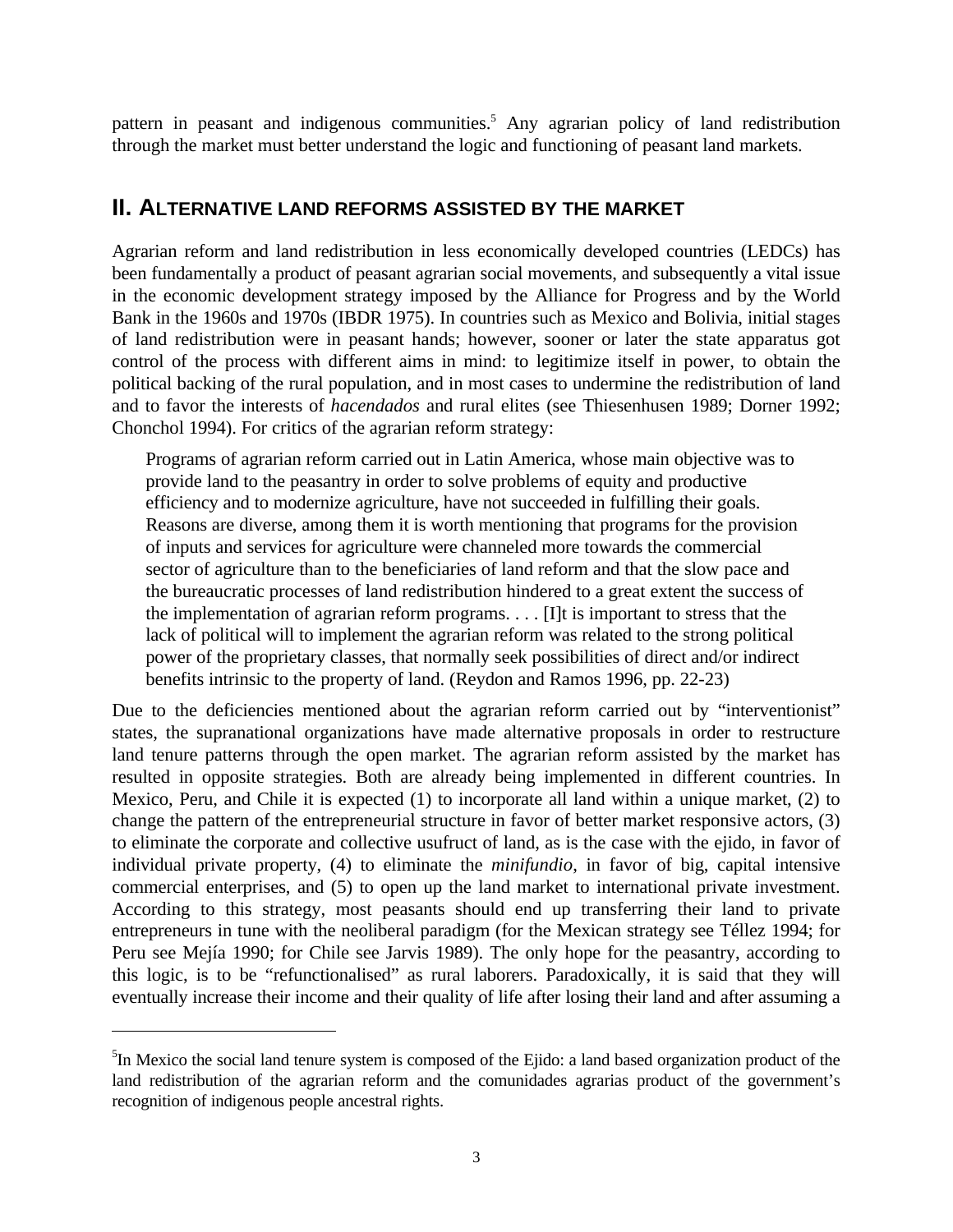subordinated role in worldwide competitive and efficient private enterprises (an argument advanced by Levy and van Wijnbergen 1991).

The other side of the agrarian reform assisted by the market, also proposed by the World Bank (South Africa seems to be a good example of this) involves an opposite path (Van Zil, et al. 1995). This other strategy gives peasants and the rural population the possibility to obtain land so that they can become productive rural actors, and it involves dismantling large commercial farms and distributing land into smallholdings, with the aim of increasing the internal market, as well as generating new sources of self employment in order to improve the pattern of income distribution.<sup>6</sup>

For some international organizations, agrarian reform assisted by the market represents a solution to some negative effects from stabilization plans and structural adjustment. Even if the withdrawal of the state, elimination of subsidies, deregulation of the market, and open trade are seen as fundamental measures for the mid-term solution to LEDCs political and economic problems, these organizations also recognize that these measures create in some countries (like South Africa) a deep crisis in the agricultural sector that produces: (1) a generalized drop in production, (2) a decrease in private investment in agriculture, (3) a wave of bankruptcy in the agricultural sector, (4) a sharp decrease in the demand for land, (5) a generalized drop in the price of land, (6) a growing demand for pardoning financial debts of agricultural producers, and (7) the worsening of rural poverty and the nutritional situation of the population (Van Zil 1995). It is said that agrarian reform assisted by the market can solve some of these problems by alleviating the financial crisis of entrepreneurial agricultural actors by creating an attractive land market and self-employment opportunities via land redistribution.

In Mexico, the political will favors large capital entrepreneurs; they have more room for maneuvering with high government officials. The peasantry and the indigenous communities are seen as leftover from the past, elements that have to be removed from the productive scenario as part of the cost of modernization. Externally, there is pressure to reach competitiveness at international standards so that Mexico finally becomes part of the global village and gains its place as an OECD member. There is a policy to attract transnational companies to rural areas with the idea is that modernization of the countryside will follow.

Apart from favoring large capital intensive enterprises, there are attempts to return the peasantry to the productive scenario, at least in marginal and rain-fed regions. For some decision-makers it is urgent to include in Mexican economic policy almost 25% of the population which happens to live in the countryside and to make their living from agriculture. The agrarian policy for rural actors does not seem to consider their forced proletarization anymore but rather their strengthening as peasant minifundio in an environment that has not proved very attractive for private investment.

 $\overline{a}$ 

<sup>&</sup>lt;sup>6</sup> Other international organizations, like FAO, have made similar proposals: an agrarian reform via land market that favors peasant minifundio. Colombia represents one of the best examples of this strategy(see FAO 1994).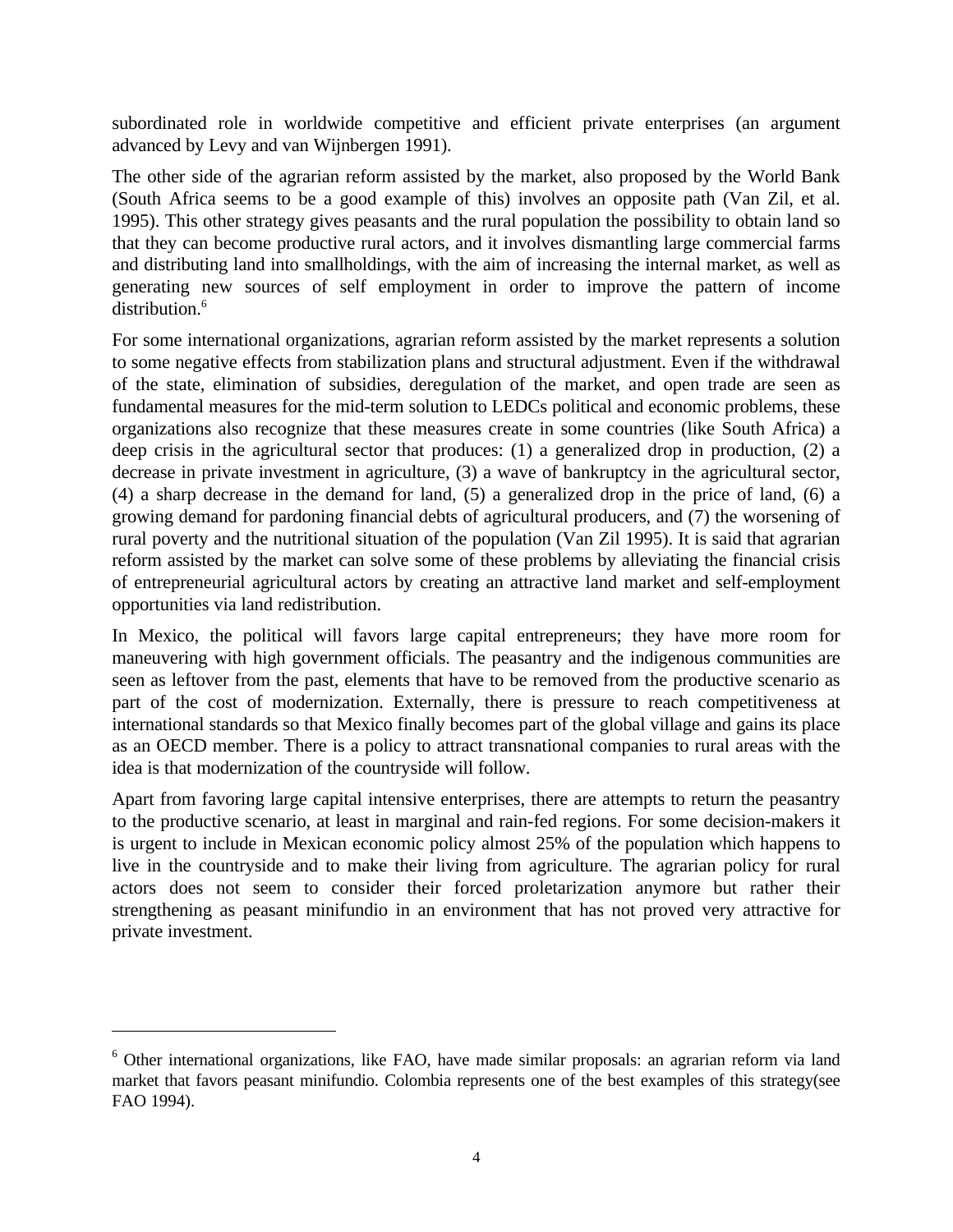#### **III. RATIONALITY AND SUBJECTIVITY IN PEASANT LAND MARKETS**

In Mexico, land cannot be seen as simple merchandise or factor of production. Land forms part of the strategy for survival of the peasantry, but it is also a main factor in shaping the rural power structure. It is strongly related to the collective imagination and the individual and social identity of the peasantry and indigenous people. The sense of belonging and the need for space also changes the meaning of agrarian issues to territorial ones, embracing elements of autonomy and sovereignty that are beyond its commoditization. All these issues are relevant to understanding peasant land markets.

From the neoclassic perspective, it is difficult to find a convincing answer about the main determinants of land markets in Mexico. The price of land is not set solely by supply and demand forces since there are few information channels open to buyers and sellers. Land markets also tend to be quite selective in social terms, depending to a great extent on non-economic criteria. In schematic terms, it is possible to conceive of at least two different rationalities: that of the peasant and indigenous people, and that of the capitalists. These rationalities imprint a diverse meaning and a distinct dynamic to different land markets.

For the peasantry, land transactions are determined by the conception they have of land as a multifaceted space used for production and as a place to live. For them, land also means territory, the foundation of their history and their social identity. From this perspective, the final determination of peasant decisions over land transactions is not the "implacable" logic of the free market but a series of subjective internal evaluations confronted with a dominant economic rationality. Peasant rationality embraces market rationality, but under distinct meanings. It follows the rural communities mobility and distinct forms of organization. This implies that the market is seen not only as the expression of economic exchanges of merchandise—land—but as a sociohistorical process of transactions, power relations, and different strategies of different rural actors. It is in this sense that land markets can be mentioned in plural, since they respond to imperfect patterns built from distinct political, economic, social, and cultural logics, at the same time that they form part of a complex social totality.

#### **A. LAND AND POWER RELATIONS**

Land markets, as historical constructions, represent a particular development of social relations and power structures within rural communities. Studying land transactions, and especially the actors involved and their relations, is relevant to understanding the role of these markets in the development of the rural society.

The social subjects appropriate the territory in a physical, symbolic, and political sense. They establish market relations, but they understand them as an arena of social confrontations, of conflicts and alliances. The economic domain corresponds to a power structure. This domain has its foundations in land; therefore, the transactions of this quasi-merchandise involve extraeconomic elements that can overpoliticize land markets (Sereni 1980).

The gestures of tradition, the symbols of power and the investiture that land grants to the individual and to the domestic unit gives prestige and influence that cannot be expressed in purely economic terms. For Theodor Shanin (1976), "[L]and signifies power and, reciprocally, power is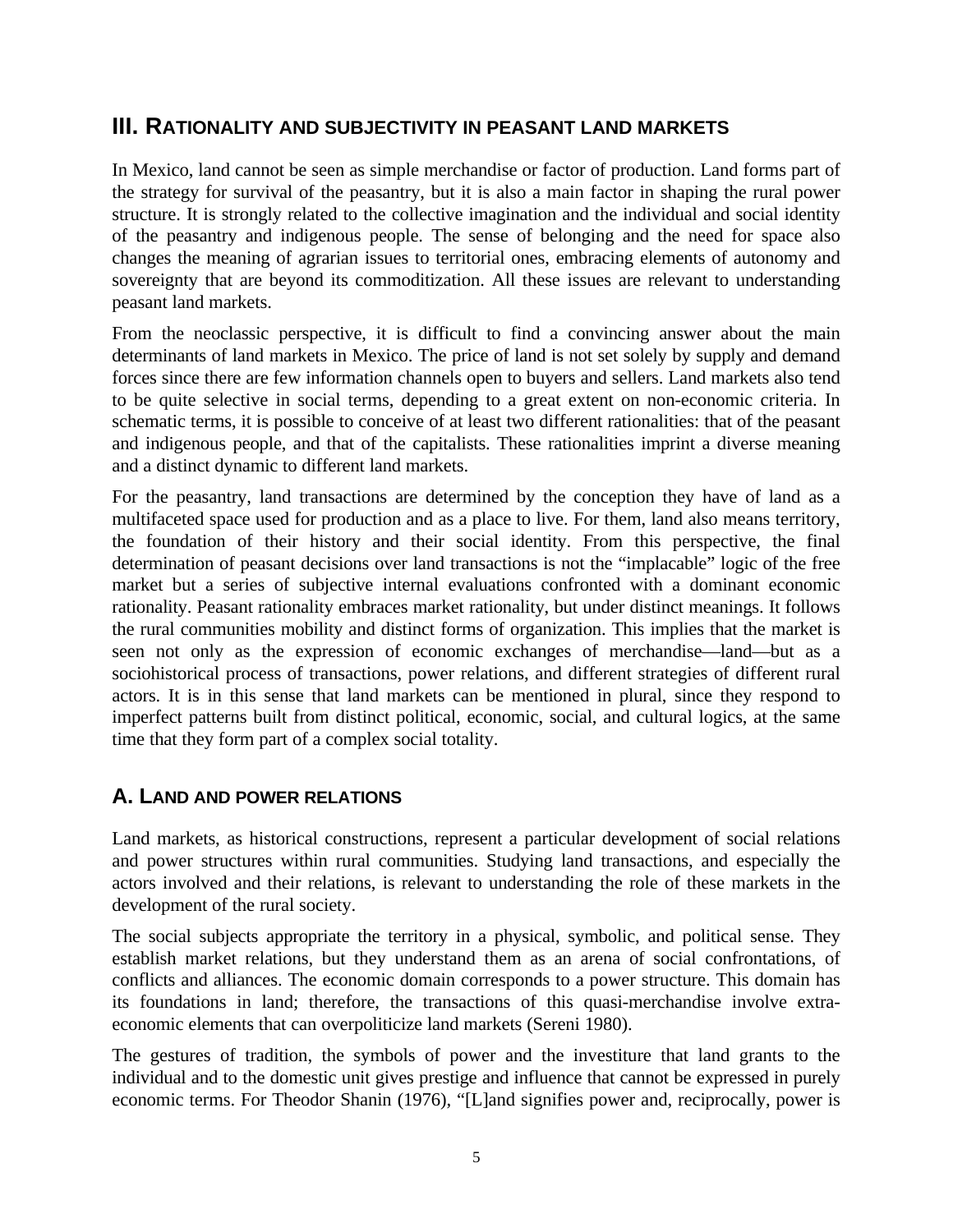often transferred to land and therefore to its proprietor." That is why the sense and amount of land transactions are modified, as in the cases where the sale or the rent of a plot of land can include the weight of extra-economic coercion. Land transactions are an important part of social relations behind which stand different actors with their interests and means to achieve those interests.

#### **B. CYCLIC TIME AND PEASANT LOGIC**

One of the difficulties in research on peasant land markets is that they are generally based on a conceptual framework that does not correspond to peasants' rationality and concept of time. They leave aside the study of cycles of social life and of units of production (qtd. in Shanin 1983). In order to understand the dynamics of peasant land markets, it is relevant to focus on the cyclic conception of time and on the temporal dimension of events. These are some of the main differences between the cosmic vision and the archetypes of thought between "modern" humankind and the peasantry (Eliade 1970).

The intrinsic cyclic behavior of most peasant activities, as well as their cosmic vision, imprints their mark on the cyclic mobility of land. "So, for a time one peasant unit will raise its socioeconomic consideration in a peasant community, and after reaching a certain level, it will suffer a decline. Years later, the same peasant unit, after reaching its lowest productive level, could begin to move upwards again and it will start all over again" (Shanin 1973, p. 112).

#### **C. LAND AND THE COLLECTIVE IMAGINATION**

For the peasantry, land represents a vital source of food, a territorial space, a source of power and prestige ingrained in the social structure; but land is also inseparable from the cosmogony that gives the peasantry their particular individual and social identity. In this sense, the peasant conception of land is anchored not only in production or in power structure, but in the collective imagination that has its greatest expressions in myths, rites, popular religion, and folklore. For the peasantry, the sacred land is not precisely localized in the ground. It is interwoven in the unity of all rites that are carried out around land, as a receptacle of sacred and diffused forces. In a religious way, land represents a gift where territory, landscape, and nature constitute a cosmic unity, a fundamental and sacred good, a giver of life. This is why peasants are linked to the cosmic medium in a more complete way than the modern and profane mentality can conceive(Eliade 1970).

#### **D. NATIONAL LAW AND JUDICIAL FOLKLORE**

In a peasant community, the norms that order every transaction, and especially those that have to do with land, are the product of a sort of syncretism between the formal state legislation and a local repertoire crystallized in cultural manifestations. "Judicial" folklore acquires shape through symbols expressed in myths, rites, and images that form part of the decision-making of daily life (Delpech 1992).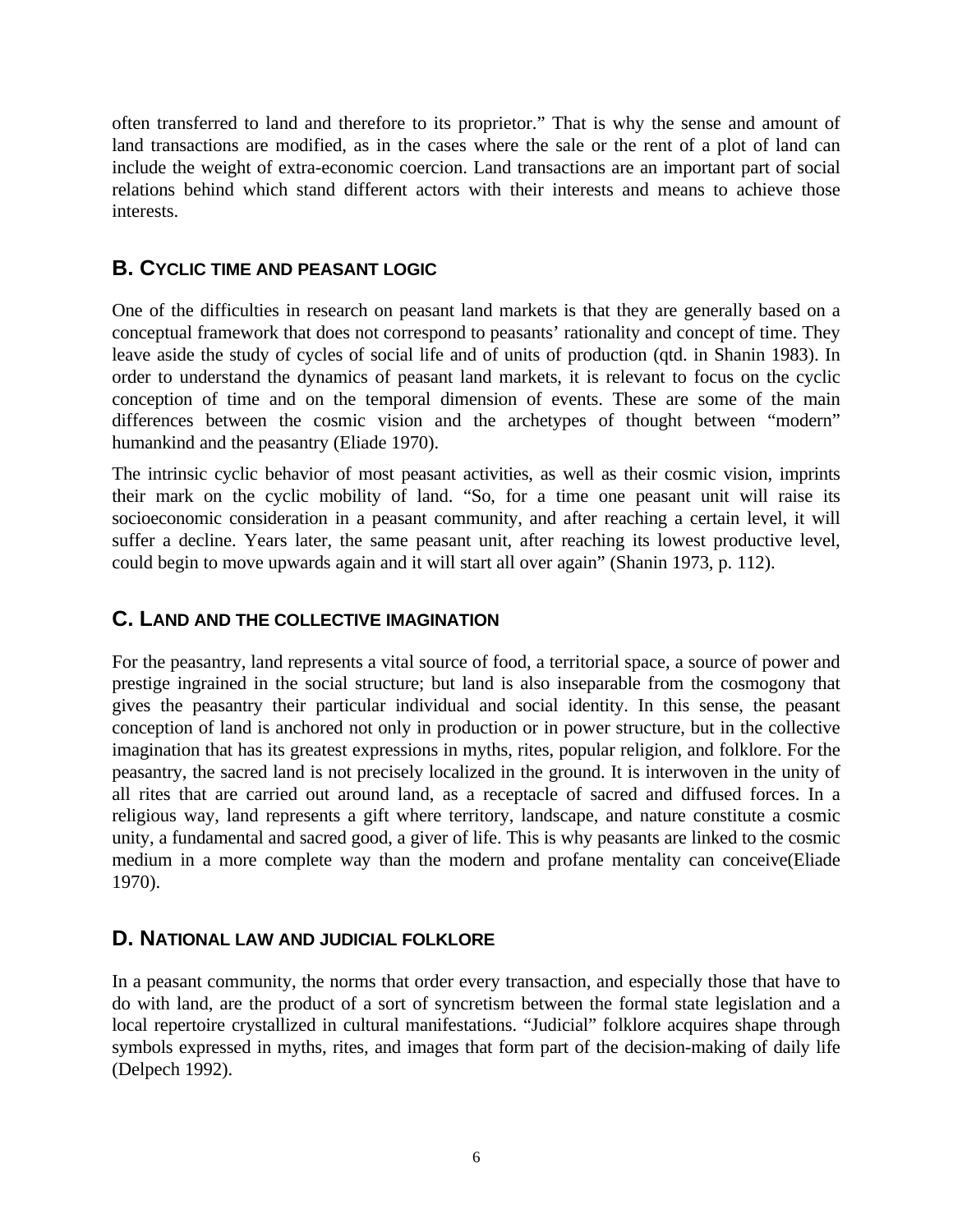Judicial folklore does not necessarily imply a vague adaptation of stereotyped or apparently petrified, autarkic, and archaic formulas. On the contrary, it can refer to lively forms of internal and external elements, including laws. The development of internal rules and regulations of a peasant community implies the arbitration between distinct logics and rationalities: (1) the external judicial system and the internal uses and customs, (2) the communal interests and the individual ones, (3) the public domain and the private one.

In this judicial dimension of peasant communities, consuetudinary practices acquire life and are constantly re-elaborated according to new situations. This simultaneous process of continuity and change allows peasant norms and regulations to survive and sometimes to transcend the judicial system supported by the national constitutions. Norms of conduct are generally formalized in constitutions and codified in laws; however, these norms may not reflect adequately the interests, behavior, and judgment of significant social actors like the peasantry that tend to be guided more by uses and customs than by written national laws, which generally do not take them into account or have been enacted and modified against their interests. In extreme cases, the uses and customs of peasant communities can be in open conflict with the judicial norms established by the state.

The confrontation of diverse rationalities tends to be the norm: "[F]or plenty of peasant societies, the law tends to represent something imposed externally, tailored according to the interests, rationality, and ideology of other social actors that have more political and economic power. On the other hand, peasants live under an intricate consuetudinary structure that expresses their subjective historical construction as well as their strategies for survival" (Shanin 1973, p. 299).

Land markets tend to be locally regulated by a mixture of national legislation and judicial folklore. Each corresponds to a different correlation of power relations and to a distinct logic and historical construction. Each local and regional land market is bound to be characterized by these diverse situations that have to be taken into account in view of this diversity.

### **E. LAND AND TERRITORY**

Land, more than merchandise or factor of production, is a strong referent of identity (Lenkersdorf 1996). It represents the recognition of social authority, and it is a patrimony, a place of residence, a source of status, and a foundation of the local and regional power structure. The process of socioterritorial legitimization and the intervention of power relations can be seen through social controls, the actors involved, and the amount of land transactions.

Land is conceived as a patrimony of the domestic unit. It also tends to represent the basis of their identity and a sense of belonging to their communities. History and territorial ancestral domains are commonly used by the peasantry as a political argument in order to defend and recover what they consider the foundation of their land: territory, sovereignty, and a sense of homeland.

For the peasantry and especially for the indigenous people, land means territory, the space where power relations take place, not just as a form of domination, but also as a process of forming social structures. The politicization of these relations in the land markets explains why in some rural communities land tends to be sold to local people, people they know, and denied to outsiders. In a sense, whoever gains access to land is also acquiring power within a community, which in exchange might be losing part of its territoriality.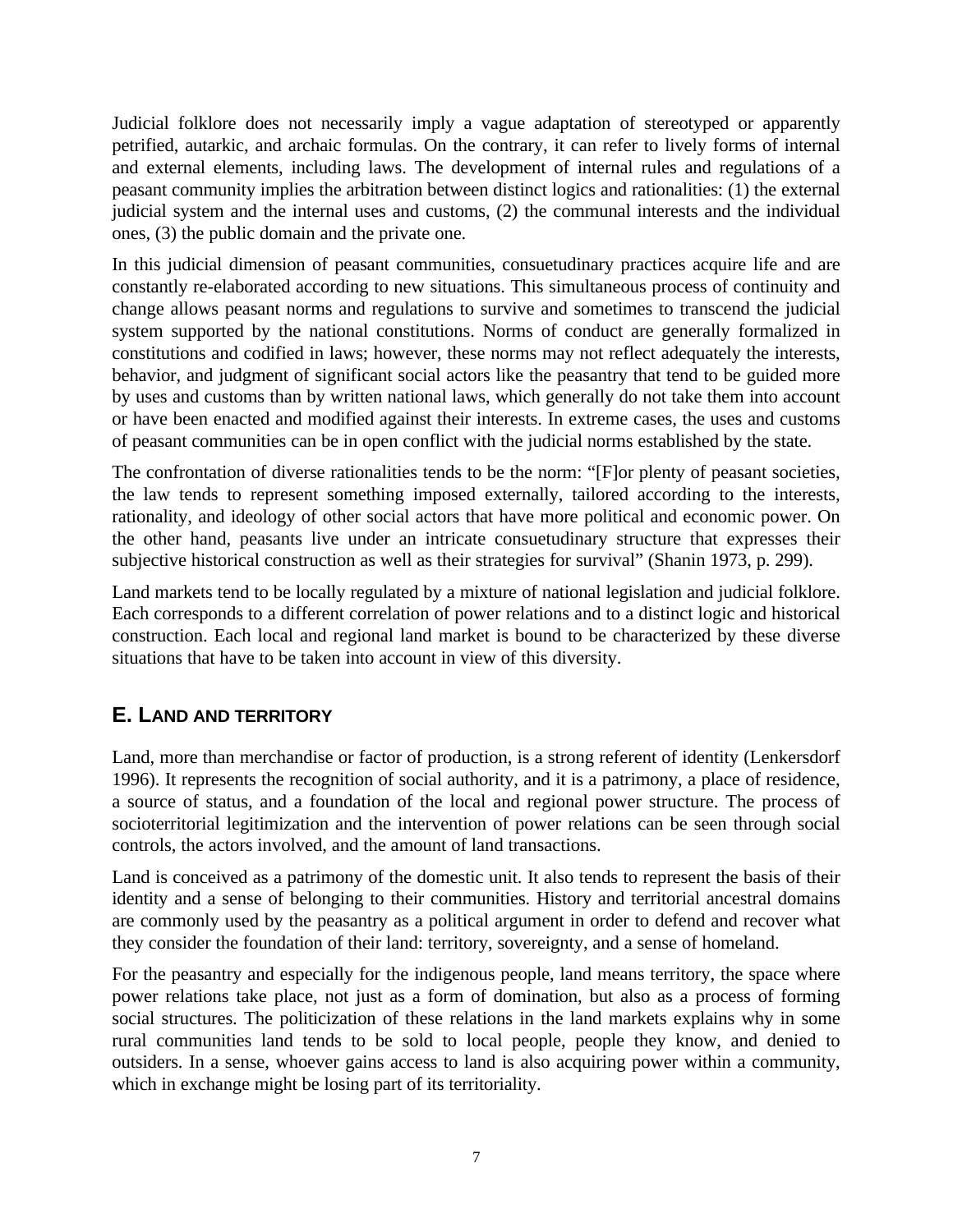In this respect, peasant and indigenous communities tend to relate the survival of the community to the social limits that they must exert in the land markets. This means that it might be socially acceptable for an individual to sell land to an outsider, provided the territoriality of the community is not left at stake. If the transaction involves risking territorial integrity, an apparent peaceful and passive community can react fiercely in order to avoid being obliterated by external and powerful actors (Stephen and Pisa 1994).

#### **IV. PEASANT LAND MOBILITY AND LAND MARKETS IN MEXICO**

Land mobility in peasant communities is related to inheritance patterns and to lending land as part of political and social subjective values. The pledge of land tends to be quite common in peasant and indigenous communities as a form of building patron/client relationships and paying debts. Partly as a response to the agricultural crisis at the beginning of the 70s, up to 55% of ejido land was leased as mainly irrigated land in different regions of the country (Gutelman 1981). Twenty years later, at the beginning of the 1990s, the "illegal" market transactions, although difficult to quantify, were estimated at around 50% of the best ejido and communal land (Martinez, et al. 1990). Therefore, legal changes will certainly modify the rhythm and modalities of land markets, but they cannot be the main incentive for them since these markets have been part of daily life in peasant communities for decades.

Ejido land, before the 1992 agrarian reform, was usually sold locally to other members of the community. There were no formal contracts. The arrangements were made verbally, and the transactions were formalized at the *asamblea general de ejidatarios* (general assembly of ejidatarios), and they were usually legalized years later by the *estudio de usufructo parcelario* (study of parcel usufruct), carried out by representatives of the *Secretaria de la Reforma Agraria* (SRA, or Ministry of Agrarian Reform).

Temporary market transactions are of a different kind: renting, lending and different modes of sharecropping like the *mediería<sup>7</sup>* and the *siembra al tercio.*<sup>8</sup> The temporary land transfers are usually handled directly between tenant and sharecropper. The rent in cash is usually present in good quality irrigated land, as well as in grassland in some regions. Sharecropping is more common in rain-fed areas dedicated to produce staples. Lending land is more related to patron/client relationships between the peasantry and their relatives, as well as relevant political and social actors.

#### **A. LOGIC AND REASONS FOR LAND INHERITANCE**

 $\overline{a}$ 

The logics of land inheritance are related to maintaining domestic units of production. At present, logics of inheritance in Mexican rural regions tend to be complex due to the survival strategies of each domestic unit, as well as to gender, age, variety of productive activities, and place of

 $7$ Form of sharecropping that implies some investment by the landholder and the equal share of the harvest.

<sup>&</sup>lt;sup>8</sup> Form of sharecropping that does not require any effort from the part of the holder; all the effort is made by the individual that leases the land; the landholder receives a third of the harvest.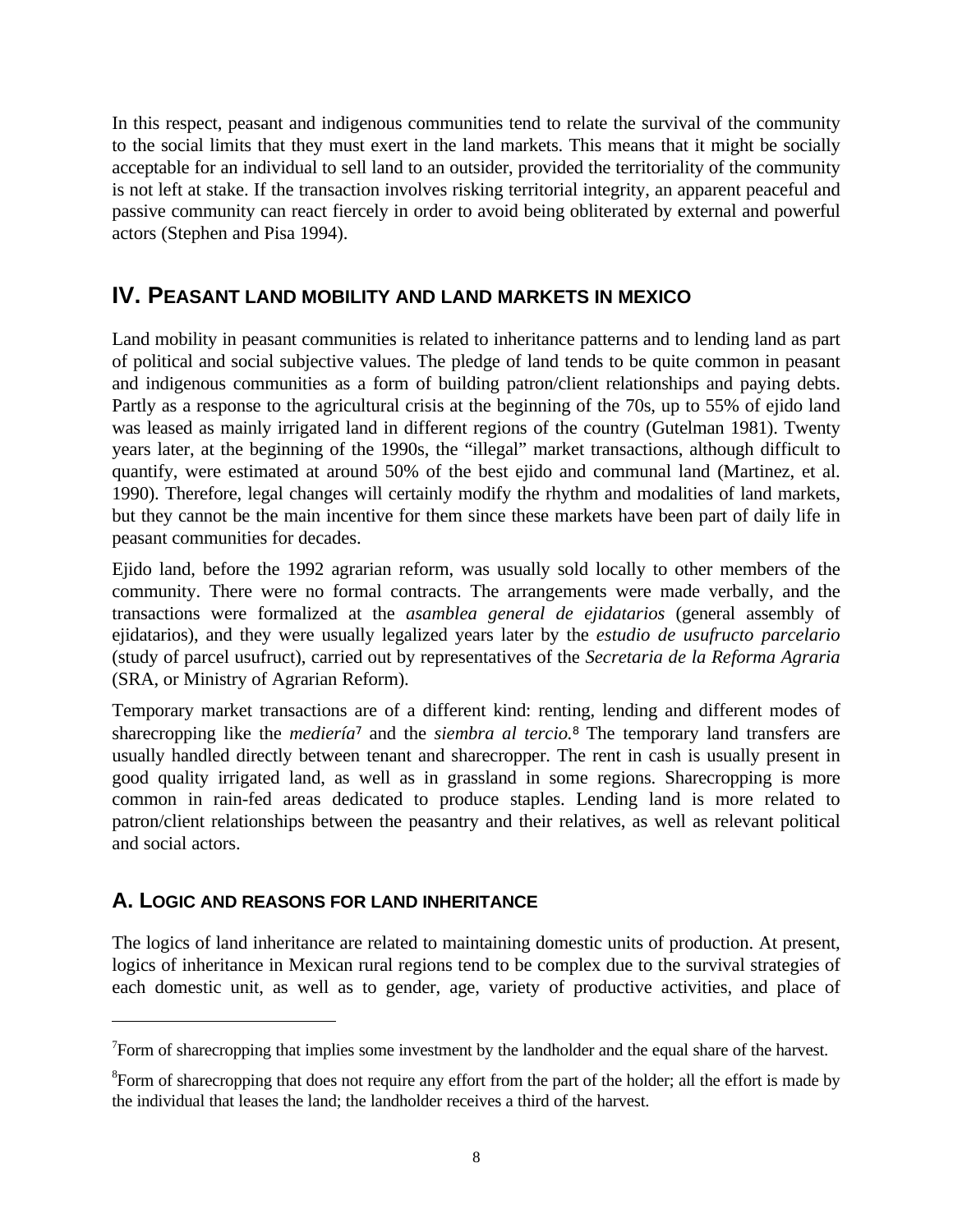residence. These scenarios, when studied within a structural approach in order to establish some general patterns on land inheritance, may be self-limiting. Understanding "multiple choice" decision-making, around land mobility via inheritance in Mexican rural areas, implies adopting an actor-oriented approach, starting from the individual, the family and the domestic unit, within a communal and regional scenario; in other words, seeking coherence within diversity. In this way, it will be easier to understand the logics and reasons that drive individuals to designate members in the family or outside it as inheritors.

In order to illustrate the concepts above, it is convenient to elaborate on the factors that influence the logics of land inheritance in the Sierra Norte de Puebla. One could start by mentioning the different land tenure systems that might exist in any rural community. Most of them have private land as well as ejido land. Some also have *bienes comunales*. These different systems are distinct from the designation of inheritors. In the case of private land, it can be inherited by only one son, generally the eldest male, in a similar fashion as the *mayorazgo*. A more generalized pattern is for all male children to inherit, and when women do not receive dowry at marriage, all children, regardless of gender, might inherit a plot of land.

In the case of ejido land, the law only allows for one inheritor, generally a male, although not necessarily the oldest son. In some communities, though, the head of the domestic unit might disregard the agrarian law and give an inheritance to more than one son with the *parcela ejidal*. This situation can be informally recognized inside the unit, or may be somehow validated with the help of a public notary. However, until now, these inheritances are not officially validated by the *Registro Agrario Nacional*.

The use of land is another element that adds to the complexity over whom should inherit agricultural land. In the case of the *milpa*,<sup>9</sup> leaving the land to a woman implies condemning it to be let or left idle. This is not only related to the capacity of women to cultivate the *milpa,* but to the uses and customs of some communities which do not consider it proper for a woman to cultivate the *milpa* on her own. If, on the other hand, land is planted with coffee or fruit trees, then the inheritance criteria tends to change due to the fact that both activities can be carried out by all members of the domestic unit. Therefore, a coffee plantation or a fruit orchard may be left in inheritance to a woman since both types of crop will guarantee some income.

Another relevant factor for the logics of inheritance could be the location of the land in relation to the urban settlement, main roads, irrigation, and other means of access. If the plot of land is further away from town, and if it is more inaccessible, the designation of the inheritor will tend to favor the male part of the domestic unit, since it is assumed that a woman would have problems tilling the land and carrying the harvest to the nearest road or urban settlement.

Patterns of permanent and temporary migration also influence who inherits land. In the case of ejido land, before the reforms of Article 27 of the Mexican Constitution in 1992, it was considered a risk to name as a successor a member of the domestic unit that was not a resident in town. This fact on its own could imply the withdrawal of *derechos agrarios* (agrarian rights), whenever the representative of the SRA, the *promotores agrarios,* arrived in town to carry out an

 $\overline{a}$ 

<sup>9</sup>The *milpa* can be just a maize crop, or it can be a mixture of maize with either beans, hot pepper, cucumber, and other horticultural crops.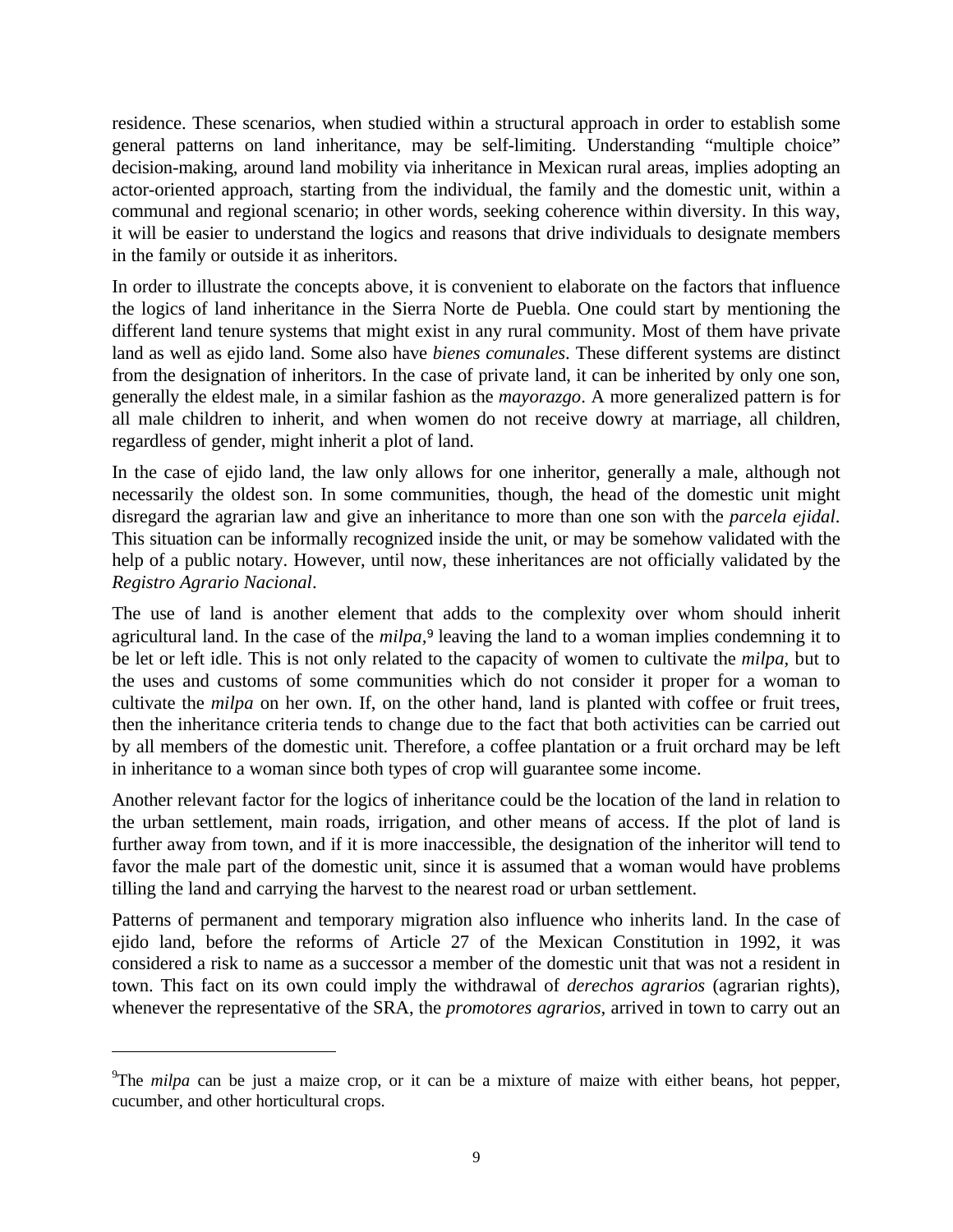*estudio de usufructo parcelario*. In such a case, the successor had to be a member of the domestic unit that lived most of the time in the community.

The age of the ejidatario is another relevant factor in this complicated matrix of particularized logics. Young men tend to give the inheritance to one of their sons. They assume that any of them will take care of the mother if the father dies. In this way, they guarantee that the land will stay within the control of the domestic unit. If the wife is young, it is almost certain that sooner or latter she will find another partner. Therefore, if she inherits the land, it will fall under the control of the male newcomer and the land will go out of the patrilineal domain.

An important factor that is generally ignored in the research on land mobility via inheritance is the degree of confidence that the male ejidatario might have in each of the members of the domestic unit. In some cases, one will have blind faith in his partner. In others he will believe that once he passes away she will go to live with another man and his children's heritage could be at stake. Therefore, the present landholder will tend to deposit the main productive resources, as well as the survival responsibility of the domestic unit, with the son or daughter in whom he has more confidence, regardless of that child's age or gender or whether he or she is the first born.

The process of getting rich or poor for a domestic unit is also relevant in terms of inheritance patterns. If a domestic unit accumulates capital, then the tendency will be to give land to everyone, despite their place of residence. In this way, one son is left as the formal successor to the *parcela ejidal*, while others receive other *parcelas ejidales* bought in the informal market of ejido land, and some others receive plots of land which are bought in the private land market of the community. Planting coffee or fruit trees on some of the land, or having irrigated and welllocated land, aside from the economic benefits, will also influence the possibility of leaving a patrimony to the female members of the unit.

Holding urban land is also relevant to the members of a domestic unit being full members of the community. Even those who reside elsewhere need a place to arrive when they come to participate in the town festivities or to visit relatives. It is also important to provide them with roots and an identity so that they keep belonging to the community, and a place to return when they get old and need a place to die and be buried.

#### **B. PRIVATE AND SOCIAL PEASANT LAND MARKETS**

In peasant and indigenous communities, ejido and communal land have been subjected to a scrutiny as intense as that of private land by the market forces. In ejidos, the *estudios de usufructo parcelario* and the *depuraciones censales* give evidence that a significant number of *cesiones de derechos* have been made between individuals of different surnames, giving evidence of "illegal" market transactions. In the domestic units that have prospered economically, it is quite common to find some of their members with *parcela ejidal* that was bought from other members of the community.

A significant difference in private and ejido land markets is that the first one admits the legal subdivision of land into small plots, while the *parcela ejidal* cannot be legally and formally subdivided. Therefore, the *parcelas ejidales* tend to participate in the market as whole units of land and stick to the *certificados agrarios o parcelarios.*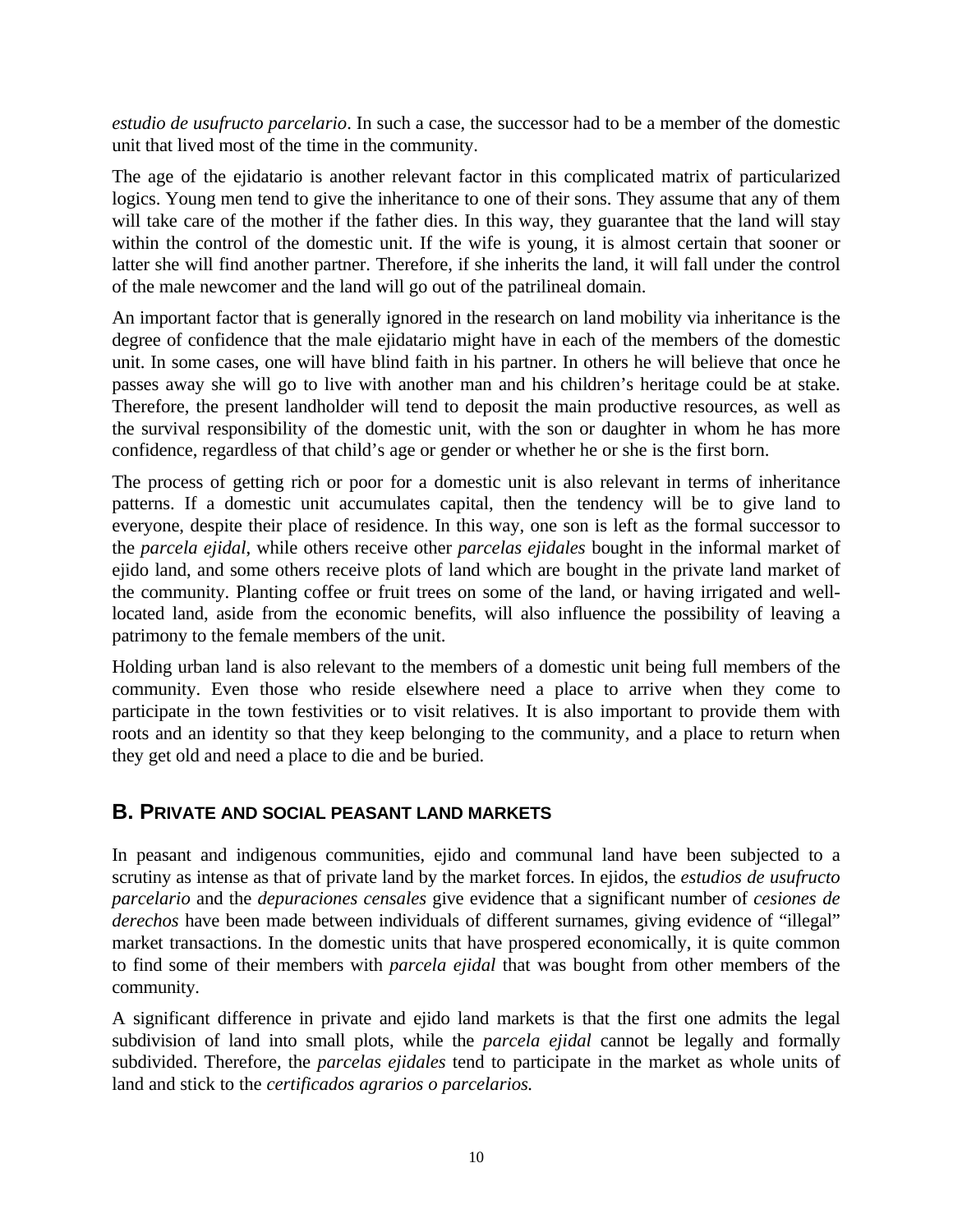In some ejidos, time has revealed a pattern of land concentration by some prosperous individuals and domestic units of production. At the other extreme of the social structure, some individuals and domestic units have lost land, having from now on to obtain their means of survival from other sources.

There are other scenarios where the pattern of distribution of land tenure has widened since the *parcelas ejidales* have been "illegally" subdivided, and, furthermore, the collective land, most of it forestry and grassland in previous times, has been informally distributed to other members of the community who did not benefit from the *reparto agrario*. The private land has also gone through a process of concentration/fragmentation due to the fact that this type of land can be legally sold in parts and that the traditional forms of inheritance can establish explicitly the transmission of fragments of plots of land to each inheritor. Therefore, in relation to both types of land tenure, while in some rural communities the pattern of land tenure has changed from large- and mediumsized plots to small ones, in other communities the plot sizes have increased, and in still other communities both processes have taken place, pushing land tenure distribution aside.

#### **C. PRICE DETERMINANTS OF LAND**

 $\overline{a}$ 

One of the main differences between the private and the ejido land markets is the price of land. Ejido land is generally less expensive than private land due to the differences between a *parcela* received in usufruct and a private plot of land held in property. The differences are deeper when, in the case of the ejido land, there is a sense of insecurity in land tenure. It is worth mentioning that this feeling could be reversed once the subdivision of the land has been certified in some of the ejidos by PROCEDE.<sup>10</sup> Private land market transactions are generally formalized by *contratos de compra-venta* that can be bought in any office supply store. Although they seem to work under uses and customs of rural communities, they could be quite useless to formally legalize land market transactions. The only way to do this is to register these transactions with a public notary, but notaries can be too expensive and, in addition, they belong to an alien world: *gente de razón<sup>11</sup> ,* people historically who have been abusive and even racist. Therefore, the tenancy of ejido land could eventually be considered as more secure than private land; due to this fact, it could reach a better price.

The price of land is also related to its quality and its capability to give consistently good harvests. In any rural community, there is good agricultural land and there are other lands of regular and bad quality that are generally used as grassland or forests. Some good land can give up to two harvests every year without the need of irrigation and with no fertilizer; other land will barely give one poor harvest per year.

<sup>10</sup>PROCEDE stands for *Programa de Certificación de Derechos Ejidales y Titulación de Solares Urbanos*. It is the program in charge of setting up the legal boundaries between parcelas ejidales, and between ejidos and private properties. In the end it provides each ejidatario with a *certificado de derecho parcelario*.

 $11$ In indigenous regions, the white and the mestizo that live in the urbanized towns and speak Spanish are called *gente de razón*.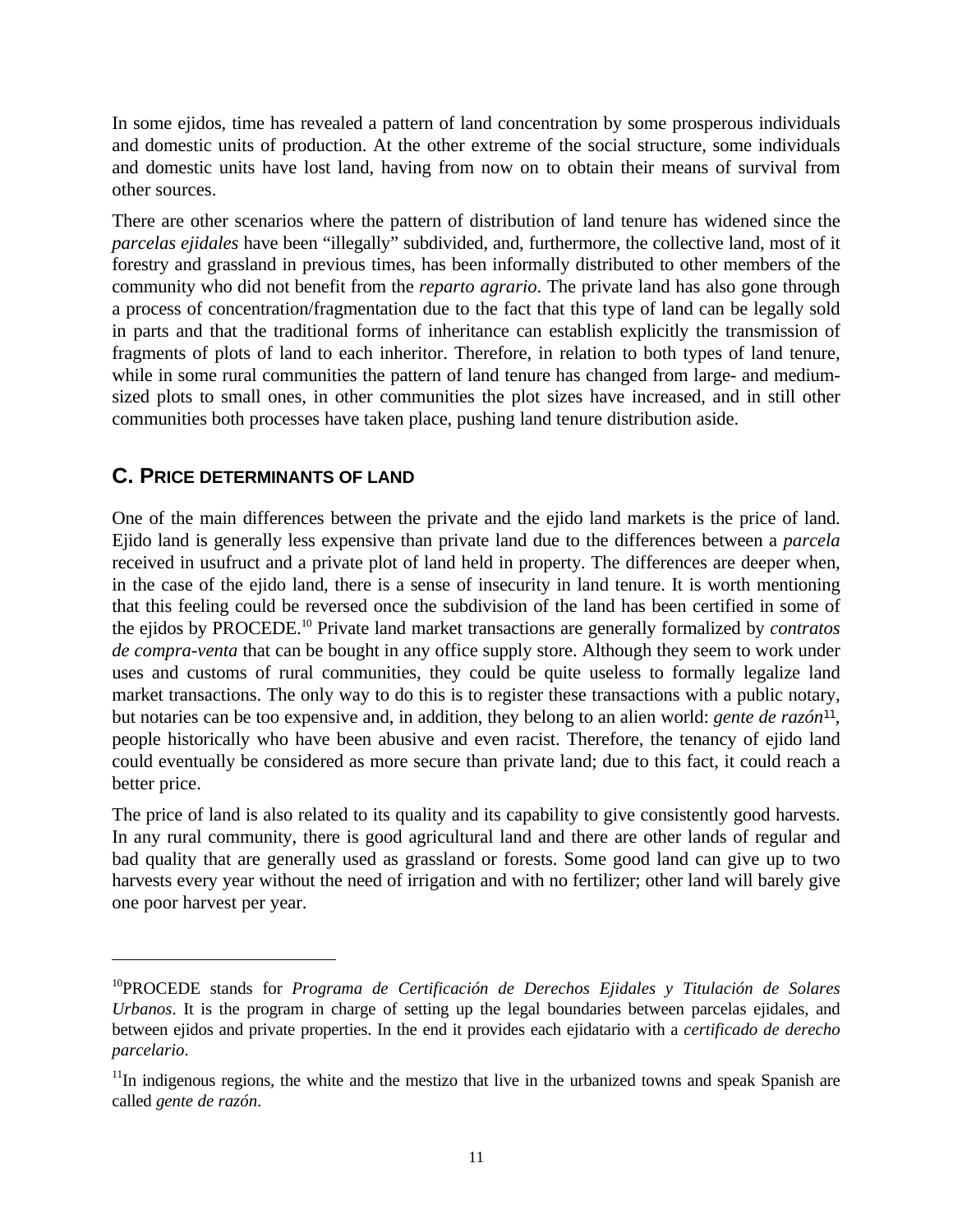The use of land, and the investment made by the holder, also significantly influences the price. A plot of irrigated land, good for growing melon for the international market, will involve labor to level the surface of the parcel, good accessible roads, and a secure provision of water which implies being near the main irrigation channels. In this case, a plot of irrigated land planted with coffee or fruit trees can reach up to three and four times the price of similar land dedicated to annual crops.

The nearness to the urban settlement and the accessibility to main roads is relevant to the price of a given piece of land. A plot of land far away from town will be more susceptible to thieves, and it will involve more time lost in transport. A plot of land that has a trail as its only access in a steep mountainous area will require strong shoulders to carry around 70 kilograms per trip of either inputs or agricultural products. Financial and other pressures of the seller are also factors that condition the price of land. It is not the same to offer a plot of land without any particular pressure than it is to offer it on the market under pressure due to a bad agricultural year or the need to finance the medical care of a relative; such situations can lower the price of land significantly.

The buyer position in the local and regional scenario is also quite relevant. In rural areas the property of land implies social status, and economic and political power. Actors that are improving their position and their power at local and regional levels are more likely to convince demeaned actors that will be unable to confront eager and powerful individuals interested in acquiring their property. Drug dealers are part of this rural elite. It is partly due to their demand for land in order to clean up their income that the price of land in some regions of Mexico has risen well over their productive potential. Paradoxically, outside buyers, no matter their economic power, will be asked to pay a higher price, and they will tend to be excluded from the local land markets due to the subjective territorial identity of the natives.

#### **D. LAND RENT AND SHARECROPPING: THE** *MEDIERÍA* **AND THE** *TERCIO*

The temporary, shared, or partial cession of land tenure is generally conditioned by the landholder's needs, amount of resources and time. The *mediería* is usually offered to the individual that rents when the one that offers the land has resources, inputs and manual labor to provide. The *tercio* implies that the landholder either does not have resources and inputs to offer, or he/she is not interested in providing anything for the cultivation of the parcel. Another reason could be that he/she might be satisfied with a third of the harvest from the land.

These two types of sharecropping are somehow conditioned by the specific crop that is about to be produced. When the transaction implies crops with a high cost of production, like horticultural crops, then the most common arrangement is the *mediería*, since the one that receives the land is generally unable to finance all the productive needs and therefore is in need of the owner's contribution.

In the case of coffee, sharecropping generally takes the form of the *tercio*. This is probably due to the overall profitability of this product and the lack of resources of the landowner to plant the coffee. In this case, the one that receives the land provides everything, including the plant, and receives as an exchange the right to harvest a third of the plants. The *milpa* can adopt any of the types of sharecropping according to the lender's needs for acquiring corn and the amount of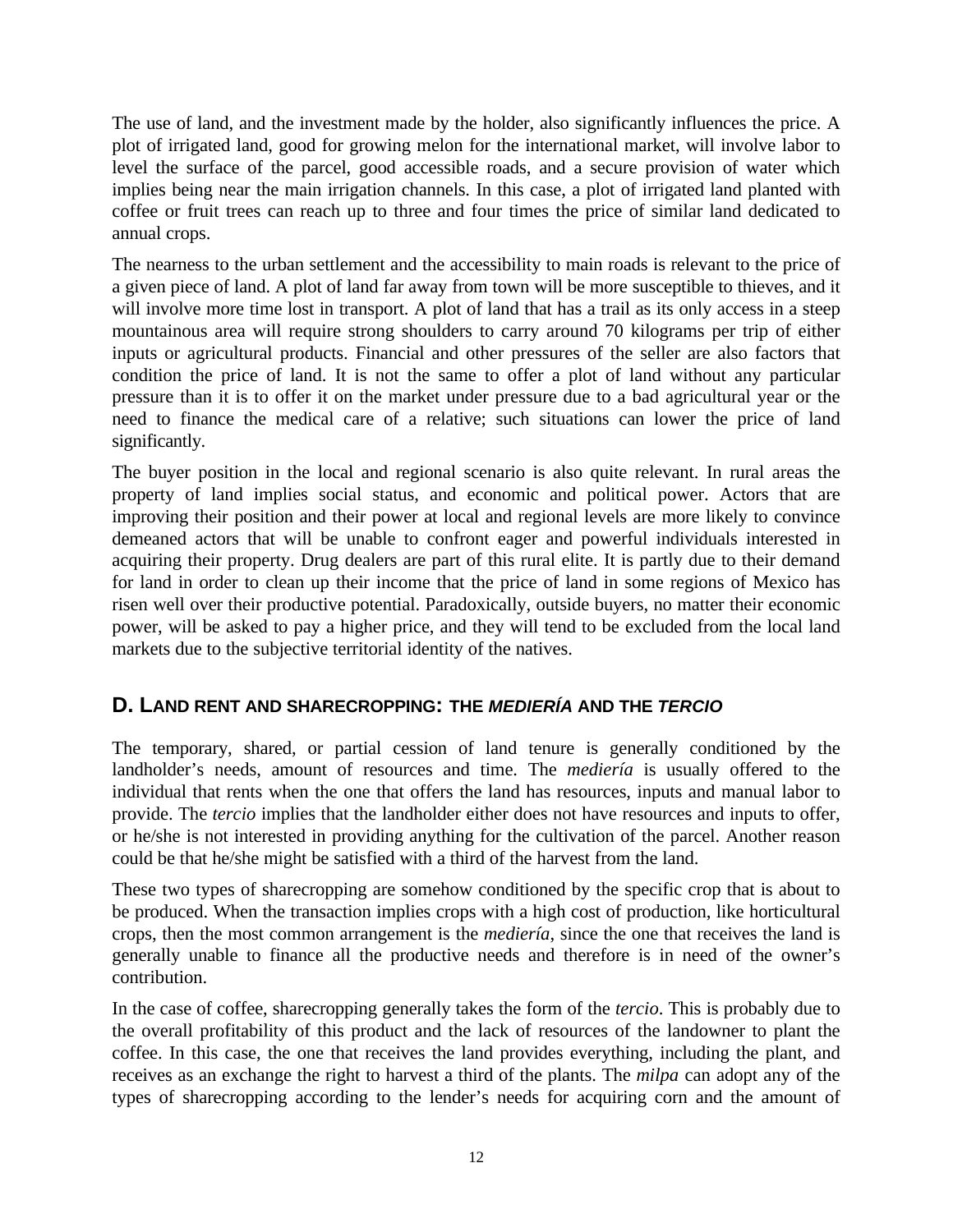resources at his/her disposal. In the *mediería* he/she will have the right to harvest half of the cultivated land. In the *tercio* he will harvest the third of it.

A recent fashion is sharecropping uncultivated land, including land with natural vegetation, from ejidatarios and small private producers to other peasants. The main purpose here is to put the land to work in order to include it in the census of PROCAMPO.<sup>12</sup> Under this arrangement, the landholder will take the subsidy of PROCAMPO, as well as part of the product, while the one that receives the land will take a bigger portion of the harvest than in the *mediería*.

#### **E. CONCLUSION**

 $\overline{a}$ 

In the neoliberal paradigm of modernization for Mexico, constitutional agrarian changes have played an important role. Those favoring the changes see it as the beginning of the end of the post-revolutionary agrarian reform period and also as an alternative to democracy by dismantling not only the interventionist state but also its clientele relations with the society. The neoliberal paradigm claims that social conflict would be resolved through the free market as a matter among "equal" individuals. Unfortunately, the reality is that the uprising of the *Ejercito Zapatista de Liberación Nacional* (EZLN), which represented the tip of an iceberg of the agrarian, territorial and autonomic demands of the peasantry and indigenous people, shows that this simplistic and naive conception of social change is in trouble.

It is certain that most, if not all, modernization processes in the past have been made ruthlessly, with bloodshed and very high social cost. There is a more civilized and inclusive way of building an "alternative modernization" that should take into account the historical memory of a nation, not as a nostalgic ballast, but as a political process that considers the social subjective identity as a cultural root from which to grow. The state certainly has a role to play, not as an interventionist, as in the past, but as a supportive actor that devolves functions previously usurped from "the people." In this sense, public policy, and not government policy, should spring out of the organized civic society, and it should be constructed in continuous negotiation among all the actors involved.

The modernization of Mexico, therefore, should be an inclusive process. The belief that the peasantry and the minifundio are economically inefficient has no factual evidence. On the contrary, there is worldwide evidence that under similar productive technologies, the smaller the plot size the bigger the productivity per unit of area (Heath 1992; Luisselli 1996). It is true that large-scale enterprises are more convenient for private entrepreneurs. In their logic, the Mexican government should promote large-scale agriculture, but this argument does not consider the real factors of production of Mexico, where there is a shortage of good agricultural land and there is a relative surplus of manual labor with about one quarter of the economically active population still

 $12$ PROCAMPO is a direct subsidy to each producer. It is set up according to the surface cultivated with maize and other main crops. It was introduced in order to counterbalance the withdrawal of indirect subsidies and the reduction of internal prices of staples. Today it is a direct subsidy to poverty stricken regions, and a new means of political legitimization by the government.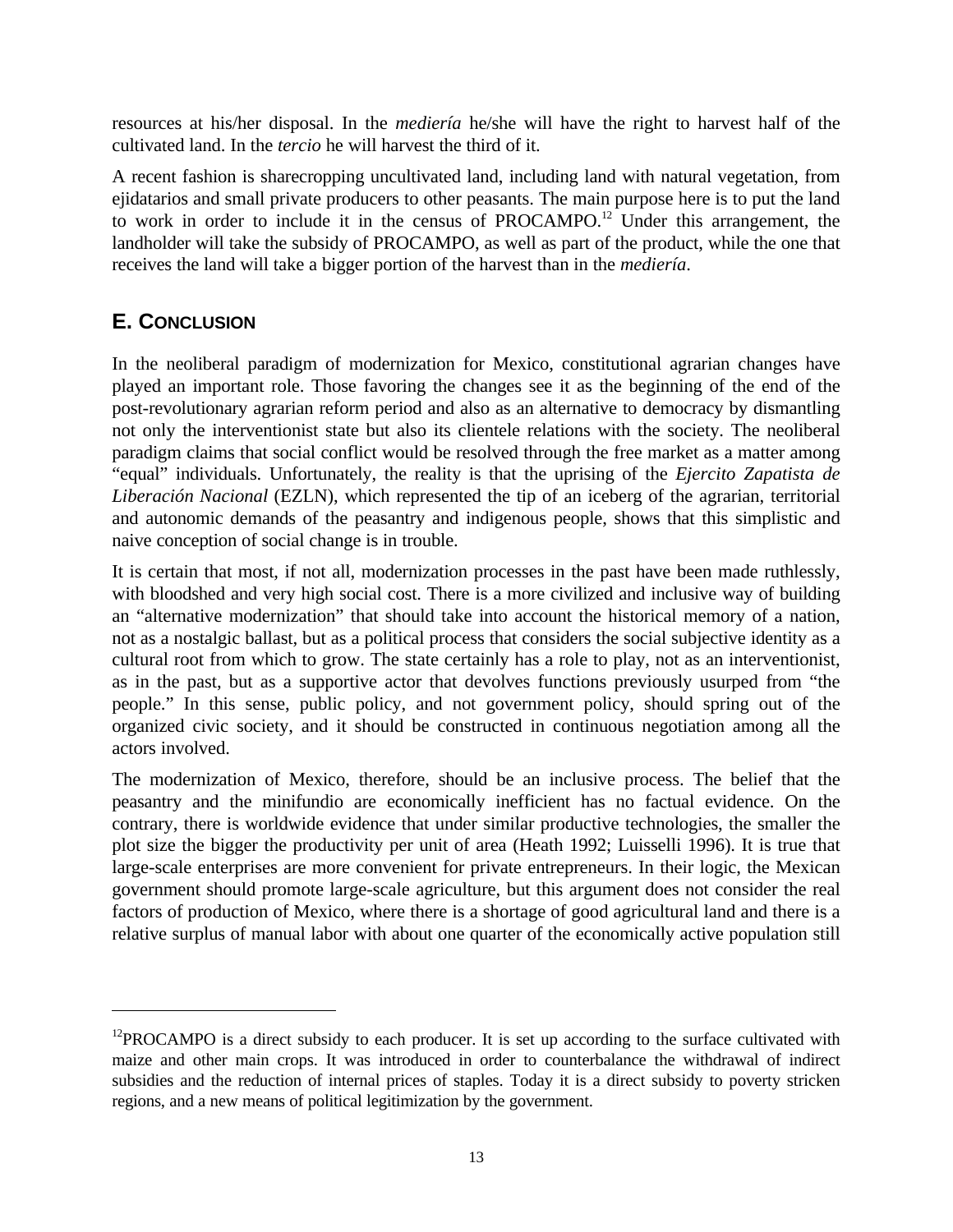living within the agricultural sector<sup>13</sup>. The issue here for the government is to think in terms of national development, especially after the productive specialization in the agricultural sector, according to the principles of comparative advantage, has been called into question by the drastic reduction in worldwide food stocks in recent years. The need to reach self-sufficiency in some staples becomes more evident with time.

Agrarian reform that reinforces small-scale peasant agriculture should be in line with a productive strategy in favor of local and regional self-sufficiency or another strategy channeled toward the national and the international market. There is a need to support small rural producers within the market and the state. In relation to land tenure, this strategy can be locally reconverted through the market in favor of small rural producers, provided this process is supported and controlled by the state. In this reconversion, besides "market fundamentalism," land redistribution by the state should not be eliminated, especially if this redistributive process is devolved in part to the social actors as part of their autonomic and territorial demands. The agrarian policy has to take into account other rural actors like the large-scale private producers and even the investment of foreign capital in agriculture. These actors, though, should be conditioned according to the development needs of the rural society.

Although it is possible to observe some trends in the agrarian and land market situation, the complexities and the diverse expression at the local level imply that agrarian and territorial policies should be formulated from such diversity instead of denying it or subordinating it to grand designs conceived at the top of the bureaucratic structure. Land cannot move around. Therefore, it is possible to implement a diverse and differentiated agrarian and land market strategy that allows room for maneuvering in decision-making at the local and regional levels.

These diverse and bottom up agrarian and land market strategies need a proper understanding of the logics and rationalities of all the actors involved, among them, the peasantry, indigenous people and private entrepreneurs. For the peasantry and the indigenous people, land mobility and land transactions are influenced by a net of determinants related to economic needs, survival strategies, power relations, subjective historical constructions that form part of their identity, and territorial and autonomic needs. The particular manifestation of these determinants makes land a more complex concept than simple merchandise.

Land markets involve the economic domain, but they are also an arena for social confrontation, of conflicts and alliances, where the local and regional power structure manifests itself. The peasant conception of land also belongs to the collective imagination expressed in the form of myths, rites, popular religion and judicial folklore, where land is also a main factor in the formation of social identity. For most rural communities, land means also territory, the vital space where they can exercise their autonomy. Land markets are greatly determined by all these elements that shape the logics and the rationalities of the peasantry and the indigenous communities.

Peasant lands markets are as active as commercial ones. They are not removed from economic rationality, but they are more complex. Land mobility by inheritance and land markets are diverse and heterogeneous depending on factors such as: the meaning of social territoriality, the relevance

 $\overline{a}$ 

 $13$  Even if this population wanted to move to another activity for good, Mexican history has shown severe limitations within the other economic sectors in generating sources of employment.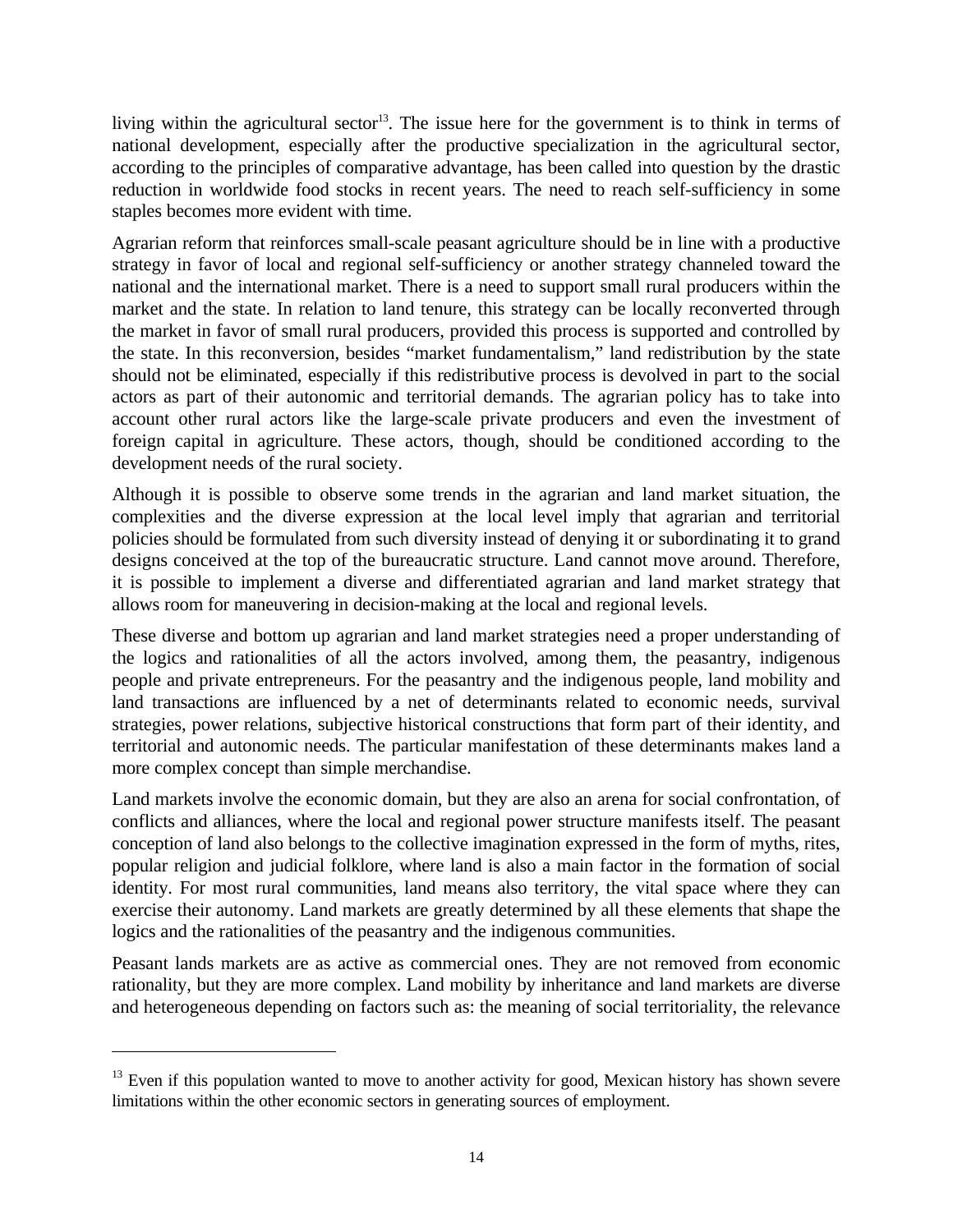of land in peasant identity, the type of land tenure, the role of land in the survival strategies of the domestic units, the status and real power of interested parties in the market scenario, the actual use and the potential use of land, the land quality, the parcel accessibility, the resource and financial disposability of both parties, and so on. This complexity around land markets expresses itself in diverse ways in local and regional scenarios and, therefore, has to be taken into account at precisely these levels in the establishment of political and economic policies for the countryside.

During integration of the Mexican economy with the North American regional market, national projects cannot be reduced to economic variables related to markets of products, money, technology, or land. Neither can they be solely associated with fragmented and decontextualized concepts like the comparative advantage and productive efficiency in a global framework where the principles of the free market are not really present. It is necessary, as a counterpart to the homogeneous tendency, to conceive alternatives directly from the social subjects that embrace the origins of the building of culture, identity, and nation such as within the rural world typified by peasant communities.

This civilizing project cannot be instantaneous. It is certainly impractical to try to achieve it mainly through government programs. This other way of achieving social change has to be derived from a cultural strategy, from multiple social constructions through an exercise of democratic practices, and from a national unity that recognizes and is enriched by diversity and tolerance.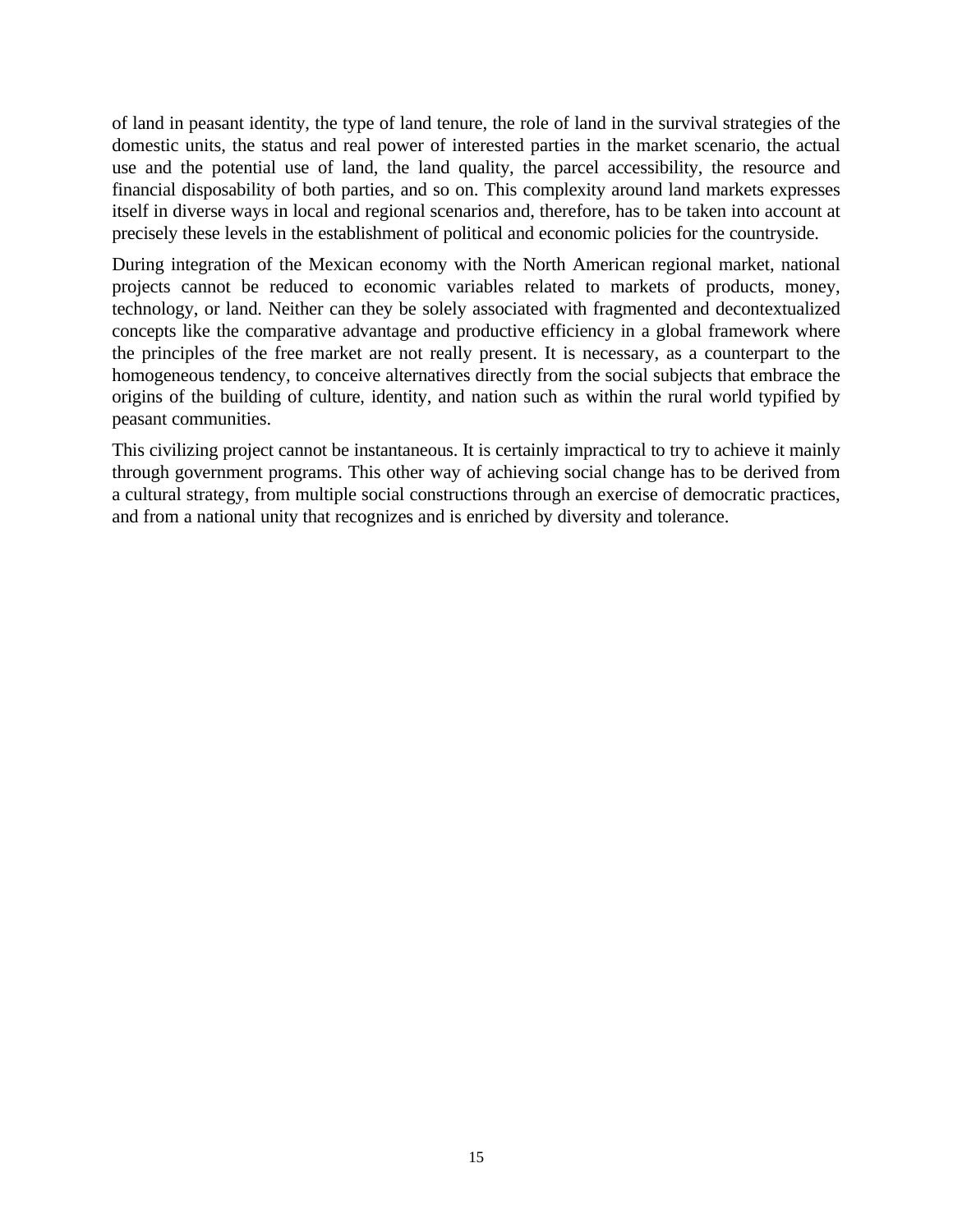#### **REFERENCES**

- Camp Roderic, A. 1970. *The Role of the Tecnico in the Policy Making in Mexico.* Ph.D thesis. University of Arizona.
- Cebreros, A. 1990. "La reorganización productiva del campo mexicano: el caso del minifundio." Mexico D.F. *Comercio Exterior* 40, 9: 849-852.
- Chonchol, J. 1994. *Sistemas agrarios en América Latina: de la etapa prehispánica a la modernización conservadora.* Mexico, D.F.: Fondo de Cultura Económica.
- Delpech, F. 1992. "El terrón: símbolos jurídicos y leyendas de fundación." In *La tierra. Mitos, ritos y realidades*, edited by J. A. González and M. González, pp. 53-108. Barcelona: Anthropos/Diputación Provincial de Granada.
- Diego, R. 1997. "Neoliberalismo y reforma agraria en Mexico, retrovisión y prospectiva." In *El campo mexicano: ajuste neoliberal y alternativas*, edited by J.L. Calva, pp. 107-122. Mexico D.F.: Editorial Juan Pablos.
- Dorner, P. 1992. *Latin American Land Reforms in Theory and Practice: a Retrospective Analysis.* Madison: University of Wisconsin Press.
- Eliade, M. 1970. *Traité d`histoire des religions.* Paris: Ed. Payot.
- FAO. 1994. *El mercado de tierras y la formación de propietarios en Colombia.* Rome: FAO.
- Gutelman, M. 1981. *Estructuras y reformas agrarias. Los problemas agrarios y los métodos para su estudio.* Barcelona: Editorial Fontamara.
- Heath, J.R. 1992. "Evaluating the Impact of Mexico's Land Reform on Agricultural Productivity," *World Development*: 20, 5: 695-711.
- IBDR. 1975. *Land Reform: Sector Policy Paper.* Washington, D.C.: World Bank.
- Jarvis, J.L. 1989. "The Unravelling of Chile´s Agrarian Reform." In *Searching for Agrarian Reform in Latin America,* edited by W. Thiesenhusen, pp. 823-861. U.K.: Unwin Hyman Inc.
- Lenkersdorf, C. 1996. *Los hombres verdaderos: voces y testimonios Tojolabales.* Mexico D.F.: Siglo XXI Editores.
- Levy, S., and S. van Wijnbergen. 1991. "El maíz y el Acuerdo de Libre Comercio entre México y Estados Unidos." *El Trimestre Económico* LVIII (4), 232: 823-862.
- Martinez, E., et al. 1990. "Reorganización del capital: Estado y campesinos en México." In *La modernización de México,* edited by A. Anguiano, pp. 130-143. México, D.F.: Uiversidad Autónoma Metropolitana-Xochimilco.
- Mejía, J.M. 1990. *La neoreforma agraria.* Lima: Cambio y Desarrollo.
- Morett, J. 1991. *Alternativas de Modernización del Ejido.* México D.F.: Instituto de Proposiciones Estratégicas.
- Reydon, P.B., and P. Ramos. 1996. "Introducción." In *Mercado y política de tierras: experiencias en la América Latina*, edited by P.B. Reydon and P. Ramos. Sao Paolo: Instituto de Economia, Universidade Estadual de Campinas.